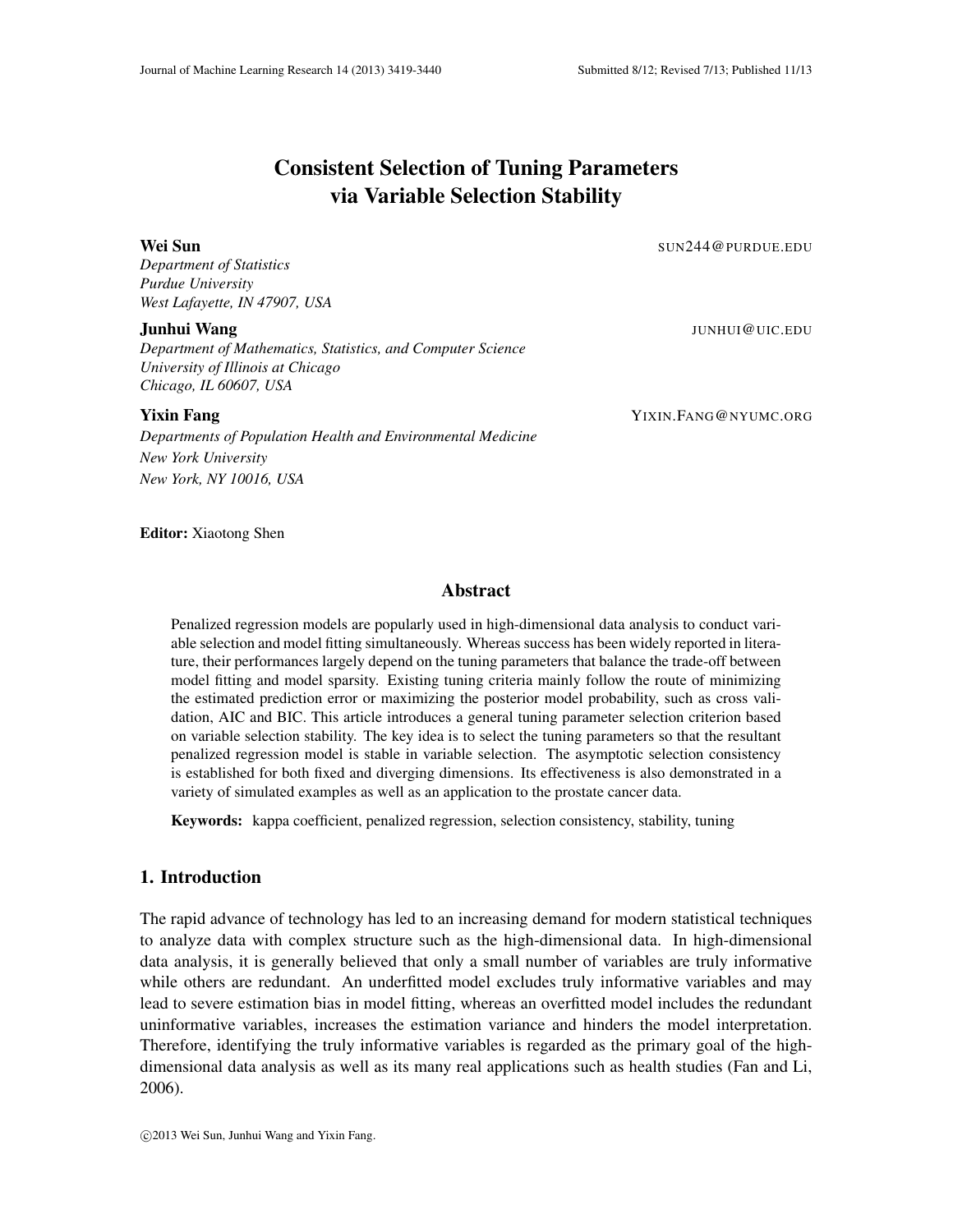Among other variable selection methods, penalized regression models have been popularly used, which penalize the model fitting with various regularization terms to encourage model sparsity, such as the lasso regression (Tibshirani, 1996), the smoothly clipped absolute deviation (SCAD, Fan and Li, 2001), the adaptive lasso (Zou, 2006), and the truncated  $l_1$ -norm regression (Shen et al., 2012). In the penalized regression models, tuning parameters are often employed to balance the trade-off between model fitting and model sparsity, which largely affects the numerical performance and the asymptotic behavior of the penalized regression models. For example, Zhao and Yu (2006) showed that, under the irrepresentable condition, the lasso regression is selection consistent when the tuning parameter converges to 0 at a rate slower than  $O(n^{-1/2})$ . Analogous results on the choice of tuning parameters have also been established for the SCAD, the adaptive lasso, and the truncated *l*1-norm regression. Therefore, it is of crucial importance to select the appropriate tuning parameters so that the performance of the penalized regression models can be optimized.

In literature, many classical selection criteria have been applied to the penalized regression models, including cross validation (Stone, 1974), generalized cross validation (Craven and Wahba, 1979), Mallows' *C<sup>p</sup>* (Mallows, 1973), AIC (Akaike, 1974) and BIC (Schwarz, 1978). Under certain regularity conditions, Wang et al. (2007) and Wang et al. (2009) established the selection consistency of BIC for the SCAD, and Zhang et al. (2010) showed the selection consistency of generalized information criterion (GIC) for the SCAD. Most of these criteria follow the route of minimizing the estimated prediction error or maximizing the posterior model probability. To the best of our knowledge, few criteria has been developed directly focusing on the selection of the informative variables.

This article proposes a tuning parameter selection criterion based on variable selection stability. The key idea is that if multiple samples are available from the same distribution, a good variable selection method should yield similar sets of informative variables that do not vary much from one sample to another. The similarity between two informative variable sets is measured by Cohen's kappa coefficient (Cohen, 1960), which adjusts the actual variable selection agreement relative to the possible agreement by chance. Similar stability measures have been studied in the context of cluster analysis (Ben-Hur et al., 2002; Wang, 2010) and variable selection (Meinshausen and Bühlmann, 2010). Whereas the stability selection method (Meinshausen and Bühlmann, 2010) also follows the idea of variable selection stability, it mainly focuses on selecting the informative variables as opposed to selecting the tuning parameters for any given variable selection methods. The effectiveness of the proposed selection criterion is demonstrated in a variety of simulated examples and a real application. More importantly, its asymptotic selection consistency is established, showing that the variable selection method with the selected tuning parameter would recover the truly informative variable set with probability tending to one.

The rest of the article is organized as follows. Section 2 briefly reviews the penalized regression models. Section 3 presents the idea of variable selection stability as well as the proposed kappa selection criterion. Section 4 establishes the asymptotic selection consistency of the kappa selection criterion. Simulation studies are given in Section 5, followed by a real application in Section 6. A brief discussion is provided in Section 7, and the Appendix is devoted to the technical proofs.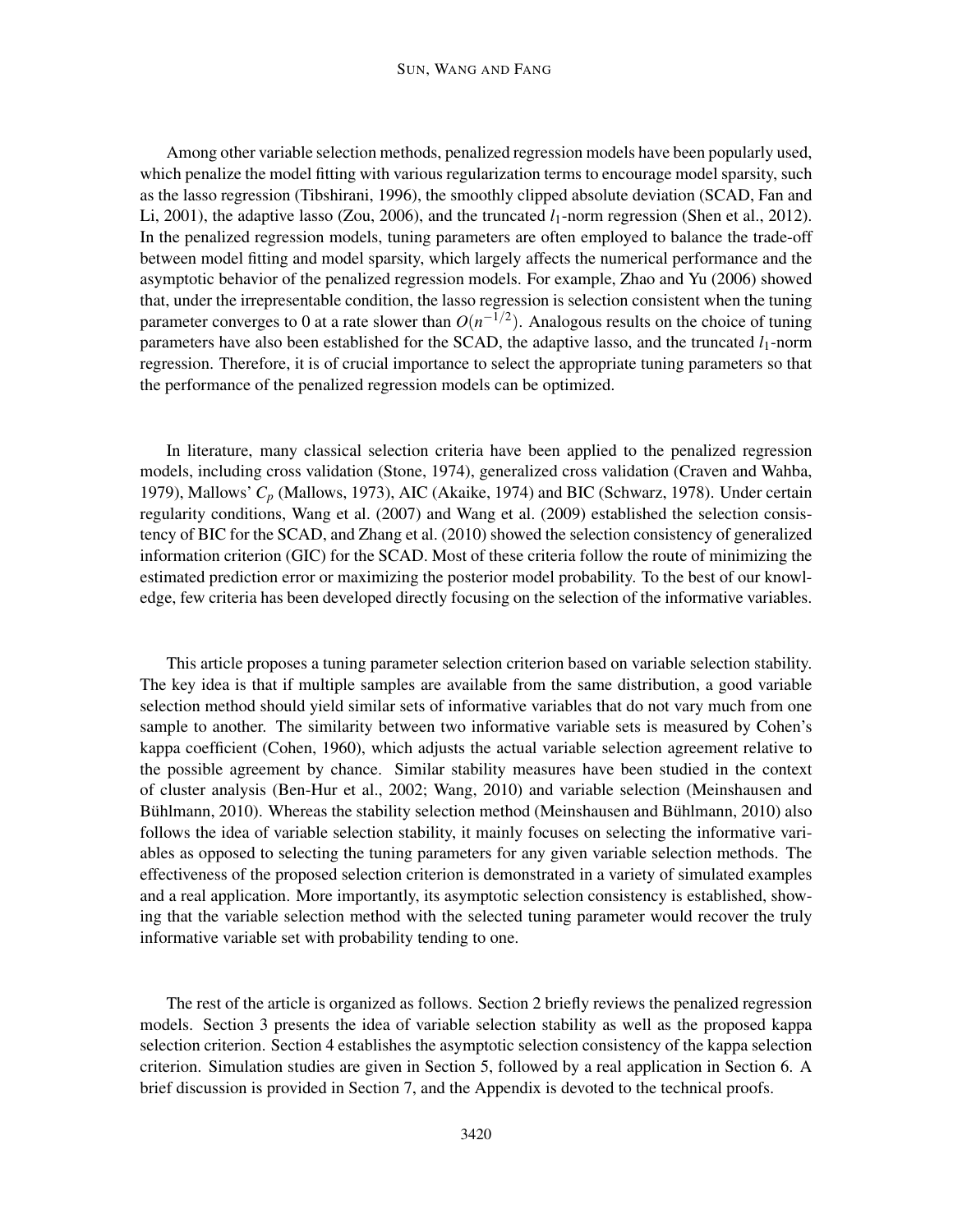### 2. Penalized Least Squares Regression

Given that  $(\mathbf{x}_1, y_1), \ldots, (\mathbf{x}_n, y_n)$  are independent and identically distributed from some unknown joint distribution, we consider the linear regression model

$$
\mathbf{y} = \mathbf{X}\boldsymbol{\beta} + \boldsymbol{\epsilon} = \sum_{j=1}^{p} \beta_j \mathbf{x}_{(j)} + \boldsymbol{\epsilon},
$$

where  $\beta = (\beta_1, \dots, \beta_p)^T$ ,  $\mathbf{y} = (y_1, \dots, y_n)^T$ ,  $\mathbf{X} = (\mathbf{x}_1, \dots, \mathbf{x}_n)^T = (\mathbf{x}_{(1)}, \dots, \mathbf{x}_{(p)})$  with  $\mathbf{x}_i =$  $(x_{i1}, \dots, x_{ip})^T$  or  $\mathbf{x}_{(j)} = (x_{1j}, \dots, x_{nj})^T$ , and  $\mathbf{\varepsilon} | \mathbf{X} \sim N(\mathbf{0}, \sigma^2 \mathbf{I}_n)$ . When *p* is large, it is also assumed that only a small number of  $\beta$ <sub>*j*</sub>'s are nonzero, corresponding to the truly informative variables. In addition, both **y** and  $\mathbf{x}_{(j)}$ 's are centered, so the intercept can be omitted in the regression model.

The general framework of the penalized regression models can be formulated as

$$
\underset{\beta}{\text{argmin}} \frac{1}{n} \|\mathbf{y} - \mathbf{X}\beta\|^2 + \sum_{j=1}^p p_\lambda(|\beta_j|),\tag{1}
$$

where  $\|\cdot\|$  is the Euclidean norm, and  $p_{\lambda}(|\beta_j|)$  is a regularization term encouraging sparsity in  $\beta$ . Widely used regularization terms include the lasso penalty  $p_{\lambda}(\theta) = \lambda \theta$  (Tibshirani, 1996), the SCAD penalty with  $p'_{\lambda}(\theta) = \lambda (I(\theta \le \lambda) + \frac{(\gamma \lambda - \theta)_{+}}{(\gamma - 1)\lambda} I(\theta > \lambda))$  (Fan and Li, 2001), the adaptive lasso penalty  $p_{\lambda}(\theta) = \lambda_j \theta = \lambda \theta / |\hat{\beta}_j|$  (Zou, 2006) with  $\hat{\beta}_j$  being some initial estimate of  $\beta_j$ , and the truncated *l*<sub>1</sub>-norm penalty  $p_{\lambda}(\theta) = \lambda \min(1, \theta)$  (Shen et al., 2012).

With appropriately chosen  $\lambda_n$ , all the aforementioned regularization terms have been shown to be selection consistent. Here a penalty term is said to be selection consistent if the probability that the fitted regression model includes only the truly informative variables is tending to one, and  $\lambda$ is replaced by  $\lambda_n$  to emphasize its dependence on *n* in quantifying the asymptotic behaviors. In particular, Zhao and Yu (2006) showed that the lasso regression is selection consistent under the irrepresentable condition when  $\sqrt{n}\lambda_n \to \infty$  and  $\lambda_n \to 0$ ; Fan and Li (2001) showed that the SCAD is selection consistent when  $\sqrt{n}\lambda_n \to \infty$  and  $\lambda_n \to 0$ ; Zou (2006) showed that the adaptive lasso is selection consistent when  $n\lambda_n \to \infty$  and  $\sqrt{n}\lambda_n \to 0$ ; and Shen et al. (2012) showed that the truncated  $l_1$ -norm penalty is also selection consistent when  $\lambda_n$  satisfies a relatively more complex constraint.

Although the asymptotic order of  $\lambda_n$  is known to assure the selection consistency of the penalized regression models, it remains unclear how to appropriately select  $\lambda_n$  in finite sample so that the resultant model in (1) with the selected  $\lambda_n$  can achieve superior numerical performance and attain asymptotic selection consistency. Therefore, it is in demand to devise a tuning parameter selection criterion that can be employed by the penalized regression models so that their variable selection performance can be optimized.

#### 3. Tuning via Variable Selection Stability

This section introduces the proposed tuning parameter selection criterion based on the concept of variable selection stability. The key idea is that if we repeatedly draw samples from the population and apply the candidate variable selection methods, a desirable method should produce the informative variable set that does not vary much from one sample to another. Clearly, variable selection stability is assumption free and can be used to tune any penalized regression model.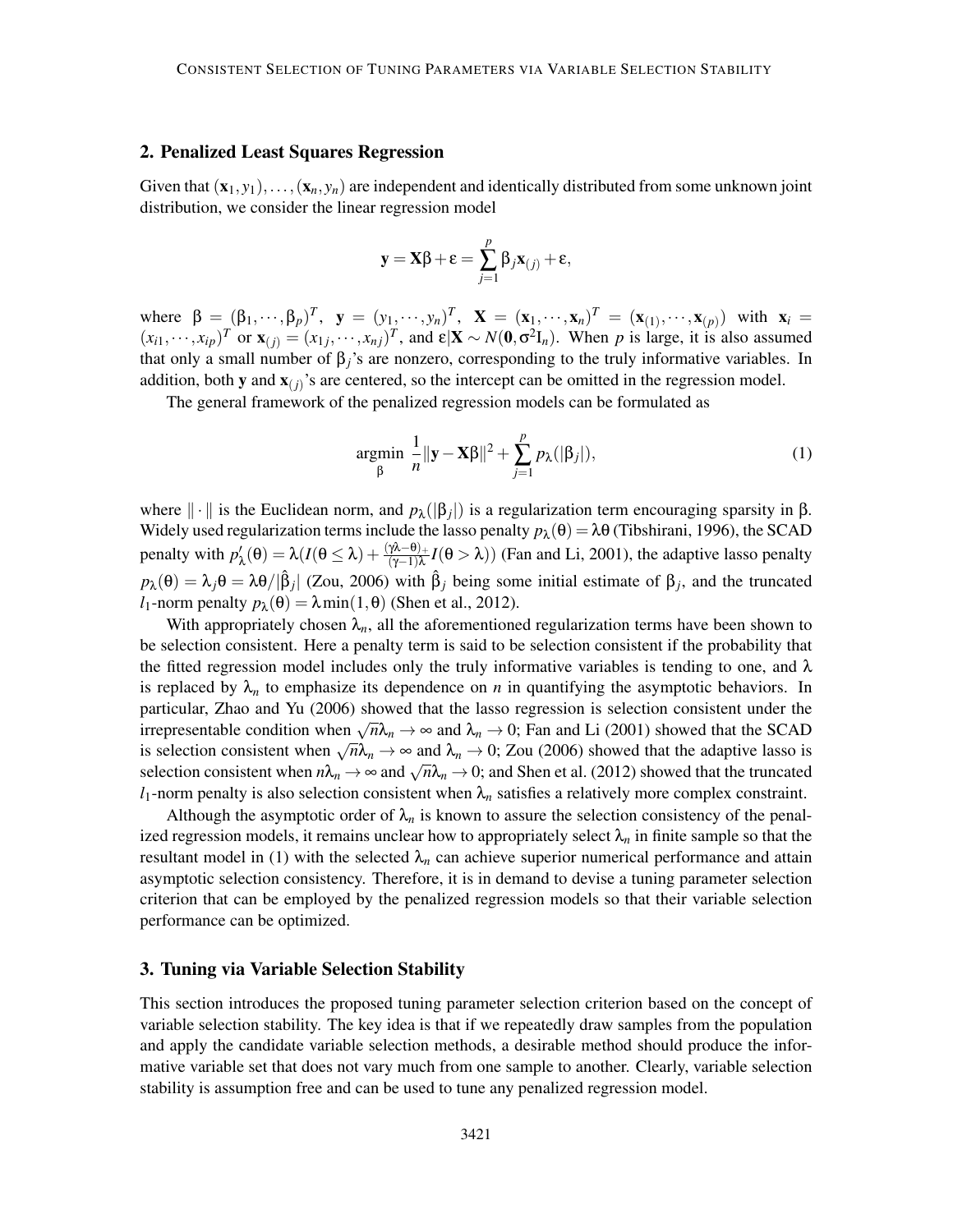## 3.1 Variable Selection Stability

For simplicity, we denote the training sample as  $z^n$ . A base variable selection method  $\Psi(z^n; \lambda)$  with a given training sample  $z^n$  and a tuning parameter  $\lambda$  yields a set of selected informative variables  $A \subset \{1, \dots, p\}$ , called the active set. When Ψ is applied to various training samples, different active sets can be produced. Supposed that two active sets  $A_1$  and  $A_2$  are produced, the agreement between *A*<sup>1</sup> and *A*<sup>2</sup> can be measured by Cohen's kappa coefficient (Cohen, 1960),

$$
\kappa(\mathcal{A}_1, \mathcal{A}_2) = \frac{Pr(a) - Pr(e)}{1 - Pr(e)}.
$$
\n(2)

Here the relative observed agreement between  $\mathcal{A}_1$  and  $\mathcal{A}_2$  is  $Pr(a) = (n_{11} + n_{22})/p$ , and the hypothetical probability of chance agreement  $Pr(e) = (n_{11} + n_{12})(n_{11} + n_{21})/p^2 + (n_{12} + n_{22})(n_{21} + n_{22})/p^2$ , with  $n_{11} = |\mathcal{A}_1 \cap \mathcal{A}_2|$ ,  $n_{12} = |\mathcal{A}_1 \cap \mathcal{A}_2^c|$ ,  $n_{21} = |\mathcal{A}_1^c \cap \mathcal{A}_2|$ ,  $n_{22} = |\mathcal{A}_1^c \cap \mathcal{A}_2^c|$ , and  $|\cdot|$  being the set cardinality. Note that  $-1 \le \kappa(\mathcal{A}_1, \mathcal{A}_2) \le 1$ , where  $\kappa(\mathcal{A}_1, \mathcal{A}_2) = 1$  when  $\mathcal{A}_1$  and  $\mathcal{A}_2$  are in complete agreement with  $n_{12} = n_{21} = 0$ , and  $\kappa(\mathcal{A}_1, \mathcal{A}_2) = -1$  when  $\mathcal{A}_1$  and  $\mathcal{A}_2$  are in complete disagreement with  $n_{11} = n_{22} = 0$  and  $n_{12} = n_{21} = p/2$ . For degenerate cases with  $\mathcal{A}_1 = \mathcal{A}_2 = \emptyset$  or  $\mathcal{A}_1 = \mathcal{A}_2 = \{1, ..., p\}$ , we set  $\kappa(\emptyset,\emptyset) = \kappa({1,\ldots,p},1,\ldots,p) = -1$  under the assumption that the true model is sparse and containing at least one informative variable. As a consequence, the kappa coefficient in (2) is not suitable for evaluating the null model with no informative variable and the complete model with all variables. Based on (2), the variable selection stability is defined as follows.

Definition 1 *The variable selection stability of* Ψ(·;λ) *is defined as*

$$
s(\Psi, \lambda, n) = E\Big(\kappa(\Psi(Z_1^n; \lambda), \Psi(Z_2^n; \lambda))\Big),
$$

where the expectation is taken with respect to  $Z_1^n$  and  $Z_2^n$ , two independent and identically training  $s$ *amples of size n, and*  $\Psi(Z_1^n; \lambda)$  *and*  $\Psi(Z_2^n; \lambda)$  *are two active sets obtained by applying*  $\Psi(\cdot; \lambda)$  *to*  $Z_1^n$ *and Z<sup>n</sup>* 2 *, respectively.*

By definition,  $-1 \leq s(\Psi, \lambda, n) \leq 1$ , and large value of  $s(\Psi, \lambda, n)$  indicates a stable variable selection method  $\Psi(\cdot;\lambda)$ . Note that the definition of  $s(\Psi,\lambda,n)$  relies on the unknown population distribution, therefore it needs to be estimated based on the only available training sample in practice.

## 3.2 Kappa Selection Criterion

This section proposes an estimation scheme of the variable selection stability based on cross validation, and develops a kappa selection criterion to tune the penalized regression models by maximizing the estimated variable selection stability. Specifically, the training sample  $z^n$  is randomly partitioned into two subsets  $z_1^m$  and  $z_2^m$  with  $m = \lfloor n/2 \rfloor$  for simplicity. The base variable selection method  $\Psi(\cdot;\lambda)$  is applied to two subsets separately, and then two active sets  $\hat{\mathcal{A}}_{1\lambda}$  and  $\hat{\mathcal{A}}_{2\lambda}$  are obtained, and  $s(\Psi, \lambda, m)$  is estimated as  $\kappa(\hat{\mathcal{A}}_{1\lambda}, \hat{\mathcal{A}}_{2\lambda})$ . Furthermore, in order to reduce the estimation variability due to the splitting randomness, multiple data splitting can be conducted and the average estimated variable selection stability over all splittings is computed. The selected  $\lambda$  is then the one obtaining upper  $\alpha_n$  quartile of the average estimated variable selection stability. The proposed kappa selection criterion is present as follows.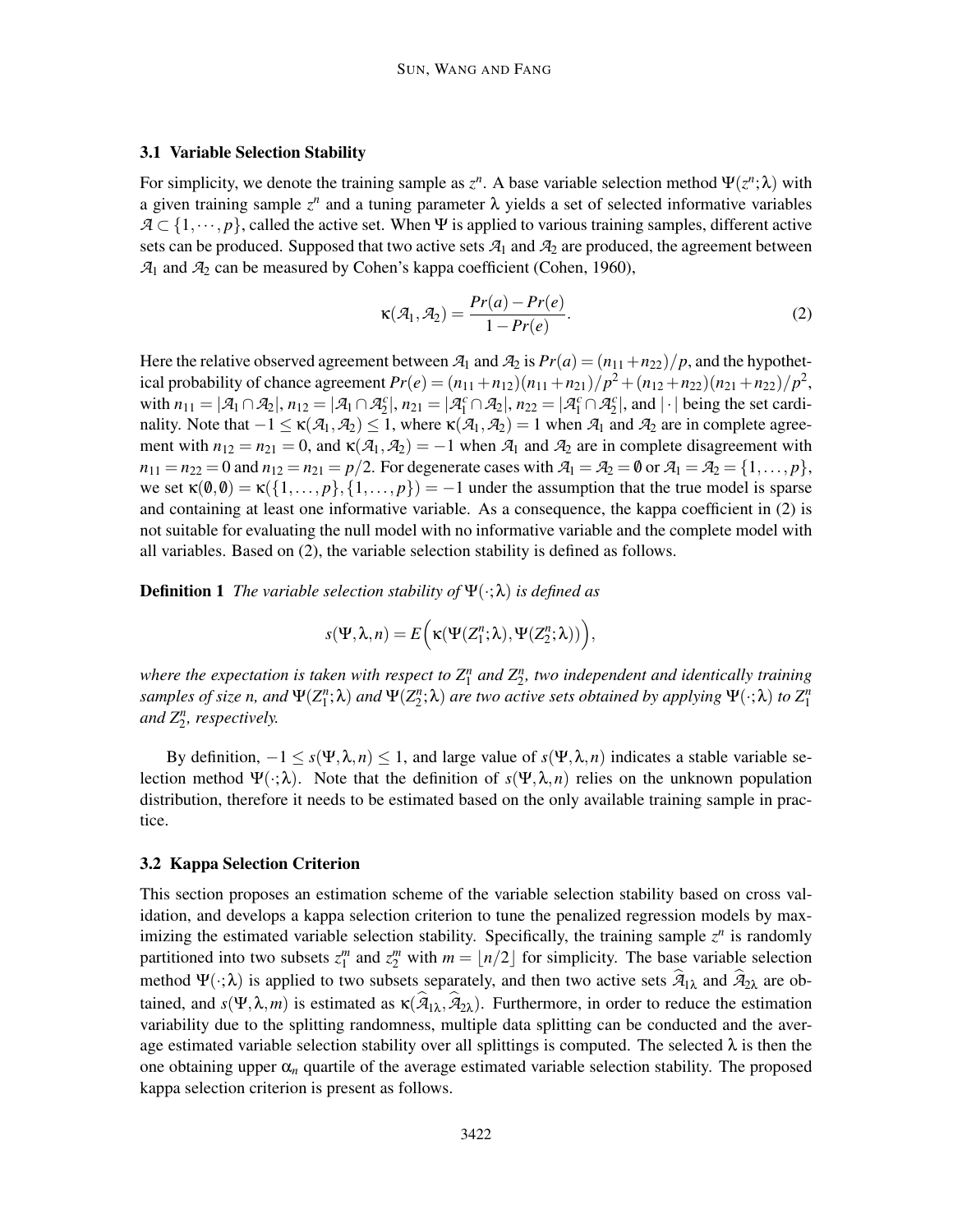*Algorithm 1 (kappa selection criterion) :*

*Step 1*. Randomly partition  $(\mathbf{x}_1, \dots, \mathbf{x}_n)^T$  into two subsets  $z_1^{*b} = (\mathbf{x}_1^{*b}, \dots, \mathbf{x}_m^{*b})^T$  and  $z_2^{*b} =$  $(\mathbf{x}_{m+1}^{*b}, \cdots, \mathbf{x}_{2m}^{*b})^T$ .

*Step 2*. Obtain  $\widehat{A}_{1\lambda}^{*b}$  and  $\widehat{A}_{2\lambda}^{*b}$  from  $\Psi(z_1^{*b},\lambda)$  and  $\Psi(z_2^{*b},\lambda)$  respectively, and estimate the variable selection stability of  $\Psi(\cdot;\lambda)$  in the *b*-th splitting by

$$
\hat{s}^{\ast b}(\Psi, \lambda, m) = \kappa(\widehat{\mathcal{A}}_{1\lambda}^{\ast b}, \widehat{\mathcal{A}}_{2\lambda}^{\ast b}).
$$

*Step 3*. Repeat *Steps 1-2* for *B* times. The average estimated variable selection stability of Ψ(·;λ) is then

$$
\hat{s}(\Psi,\lambda,m)=B^{-1}\sum_{b=1}^B\hat{s}^{*b}(\Psi,\lambda,m).
$$

*Step 4.* Compute  $\hat{s}(\Psi, \lambda, m)$  for a sequence of  $\lambda$ 's, and select

$$
\hat{\lambda} = \min \Big\{ \lambda : \frac{\hat{s}(\Psi, \lambda, m)}{\max_{\lambda'} \hat{s}(\Psi, \lambda', m)} \geq 1 - \alpha_n \Big\}.
$$

Note that the treatment in Step 4 is necessary since some informative variables may have relatively weak effect compared with others. A large value of  $\lambda$  may produce an active set that consistently overlooks the weakly informative variables, which leads to an underfitted model with large variable selection stability. To assure the asymptotic selection consistency, the thresholding value  $\alpha_n$  in Step 4 needs to be small and converges to 0 as *n* grows. Setting  $\alpha_n = 0.1$  in the numerical experiments yields satisfactory performance based on our limited experience. Furthermore, the sensitivity study in Section 5.1 suggests that  $\alpha_n$  has very little effect on the selection performance when it varies in a certain range. In Steps 1-3, the estimation scheme based on cross-validation can be replaced by other data re-sampling strategies such as bootstrap or random weighting, which do not reduce the sample size in estimating  $\hat{\mathcal{A}}_{1\lambda}^{*b}$  and  $\hat{\mathcal{A}}_{2\lambda}^{*b}$ , but the independence between  $\hat{\mathcal{A}}_{1\lambda}^{*b}$  and  $\hat{\mathcal{A}}_{2\lambda}^{*b}$  will no longer hold.

The proposed kappa selection criterion shares the similar idea of variable selection stability with the stability selection method (Meinshausen and Buhlmann, 2010), but they differ in a number of ¨ ways. First, the stability selection method is a competitive variable selection method, which combines the randomized lasso regression and the bootstrap, and achieves superior variable selection performance. However, the kappa selection criterion can be regarded as a model selection criterion that is designed to select appropriate tuning parameters for any variable selection method. Second, despite of its robustness, the stability selection method still requires a number of tuning parameters. The authors proposed to select the tuning parameters via controlling the expected number of falsely selected variables. However, this criterion is less applicable in practice since the expected number of falsely selected variables can only be upper bounded by an expression involving various unknown quantities. On the contrary, the kappa selection criterion can be directly applied to select the tuning parameters for the stability selection method.

## 4. Asymptotic Selection Consistency

This section presents the asymptotic selection consistency of the proposed kappa selection criterion. Without loss of generality, we assume that only the first  $p_0$  variables with  $0 < p_0 < p$  are informative, and denote the truly informative variable set as  $A_T = \{1, \dots, p_0\}$  and the uninformative variable set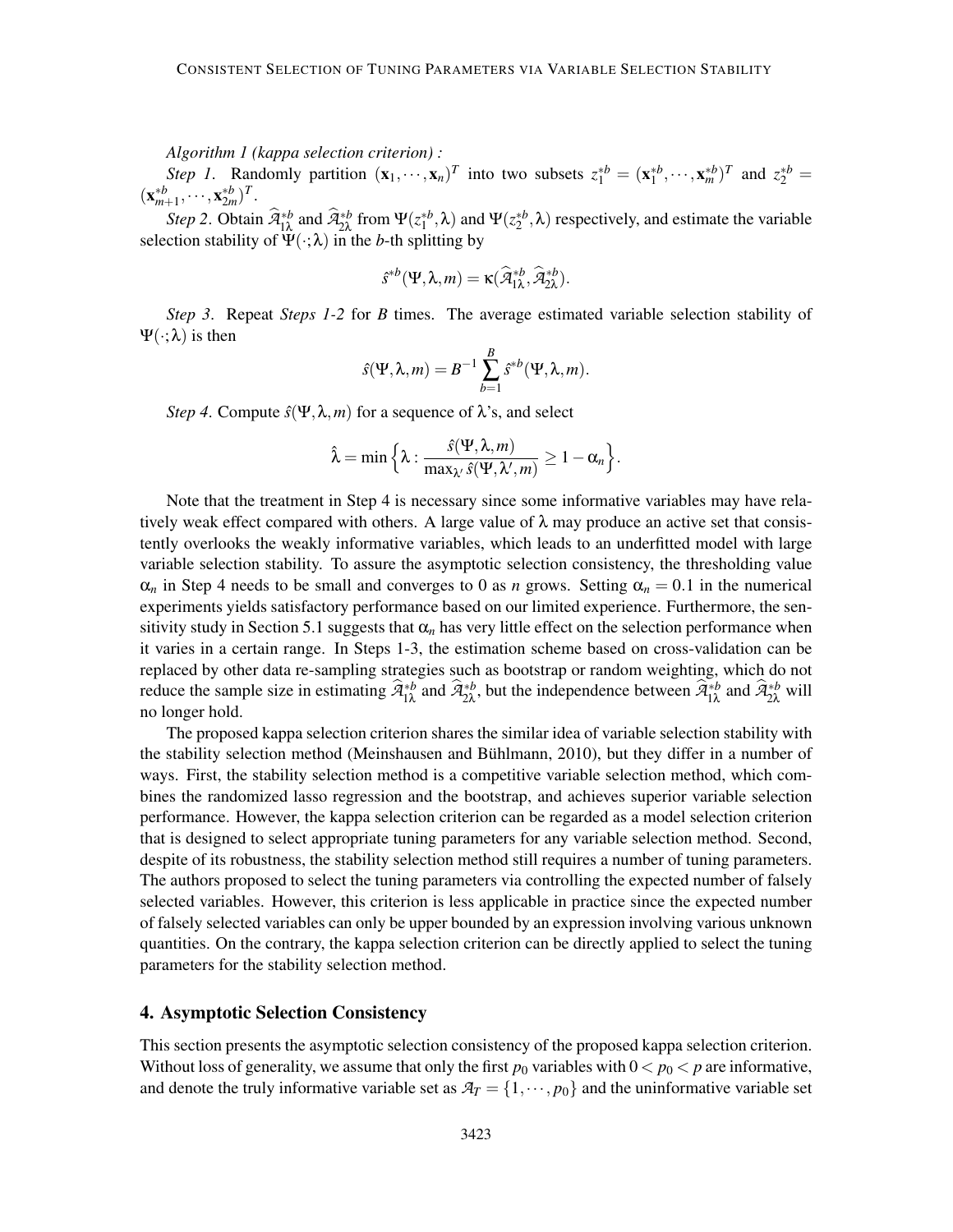as  $\mathcal{A}_T^c = \{p_0 + 1, \dots, p\}$ . Furthermore, we denote  $r_n \prec s_n$  if  $r_n$  converges to 0 at a faster rate than  $s_n$ ,  $r_n \sim s_n$  if  $r_n$  converges to 0 at the same rate as  $s_n$ , and  $r_n \leq s_n$  if  $r_n$  converges to 0 at a rate not slower than *sn*.

## 4.1 Consistency with Fixed *p*

To establish the asymptotic selection consistency with fixed *p*, the following technical assumptions are made.

*Assumption 1*: There exist positive  $r_n$  and  $s_n$  such that the base variable selection method is selection consistent if  $r_n \prec \lambda_n \prec s_n$ . Let  $\lambda_n^*$  be such a tuning parameter with  $r_n \prec \lambda_n^* \prec s_n$ , then  $P(\widehat{A}_{\lambda_n^*} = A_T) \ge 1 - \varepsilon_n$  for some  $\varepsilon_n \to 0$ . In addition, for any positive constant  $\lambda_0$ , there exists positive  $c_0(\lambda_0)$  such that, when *n* is sufficiently large,

$$
P\Big(\bigcap_{\lambda_0 r_n \leq \lambda_n \leq \lambda_n^*} \{\widehat{\mathcal{A}}_{\lambda_n} = \mathcal{A}_T\}\Big) \geq 1 - c_0(\lambda_0),\tag{3}
$$

where  $c_0(\lambda_0)$  converges to 0 as  $\lambda_0 \rightarrow \infty$ .

Assumption 1 specifies an asymptotic working interval for  $\lambda_n$  within which the base variable selection method is selection consistent. Here the consistent rate  $\varepsilon_n$  is defined for  $\lambda_n^*$  only, and needs not hold uniformly over all  $\lambda_n$  with  $r_n \prec \lambda_n \prec s_n$ . Furthermore, (3) establishes an uniform lower bound for the probability of selecting the true model when  $\lambda_n$  is within the interval  $(\lambda_0 r_n, \lambda_n^*)$ .

*Assumption 2*: Given  $r_n$  in Assumption 1, for any positive constant  $\lambda_0$ , there exist  $\zeta_n$ ,  $c_1(\lambda_0)$  and  $c_2(\lambda_0)$  such that, when *n* is sufficiently large,

$$
\min_{j\in\mathcal{A}_T} P\Big(\bigcap_{r_n^{-1}\lambda_n\leq\lambda_0} \{j\in\widehat{\mathcal{A}}_{\lambda_n}\}\Big) \geq 1-\zeta_n,
$$
\n(4)

$$
\min_{j\in\mathcal{A}_T^c} P\Big(\bigcap_{r_n^{-1}\lambda_n\leq\lambda_0} \{j\in\widehat{\mathcal{A}}_{\lambda_n}\}\Big) \geq c_1(\lambda_0),\tag{5}
$$

$$
\max_{j\in\mathcal{A}_T^c} P\Big(\bigcap_{r_n^{-1}\lambda_n\geq\lambda_0} \{j\notin\widehat{\mathcal{A}}_{\lambda_n}\}\Big) \geq c_2(\lambda_0),\tag{6}
$$

where  $\zeta_n \to 0$  as  $n \to \infty$ ,  $c_1(\lambda_0)$  and  $c_2(\lambda_0)$  are positive and only depend on  $\lambda_0$ , and  $c_1(\lambda_0) \to 1$  as  $\lambda_0 \rightarrow 0$ .

Assumption 2 implies that if  $\lambda_n$  converges to 0 faster than  $r_n$ , the base variable selection method will select all the variables asymptotically, and when  $\lambda_n$  converges to 0 at the same rate of  $r_n$ , the base variable selection method will select any noise variable with an asymptotically positive probability. The inequalities (4)-(6) also establish uniform lower bounds for various probabilities of selecting informative variables or noise variables.

Assumptions 1 and 2 are mild in that they are satisfied by many popular variable selection methods. For instance, Lemma 2 in the online supplementary material shows that Assumptions 1 and 2 are satisfied by the lasso regression, the adaptive lasso, and the SCAD. The assumptions can also be verified for other methods such as the elastic-net (Zou and Hastie, 2005), the adaptive elastic net (Zou and Zhang, 2009), the group lasso (Yuan and Lin, 2006), and the adaptive group lasso (Wang and Leng, 2008).

Given that the base variable selection method is selection consistent with appropriately selected  $\lambda_n$ 's, Theorem 1 shows that the proposed kappa selection criterion is able to identify such  $\lambda_n$ 's.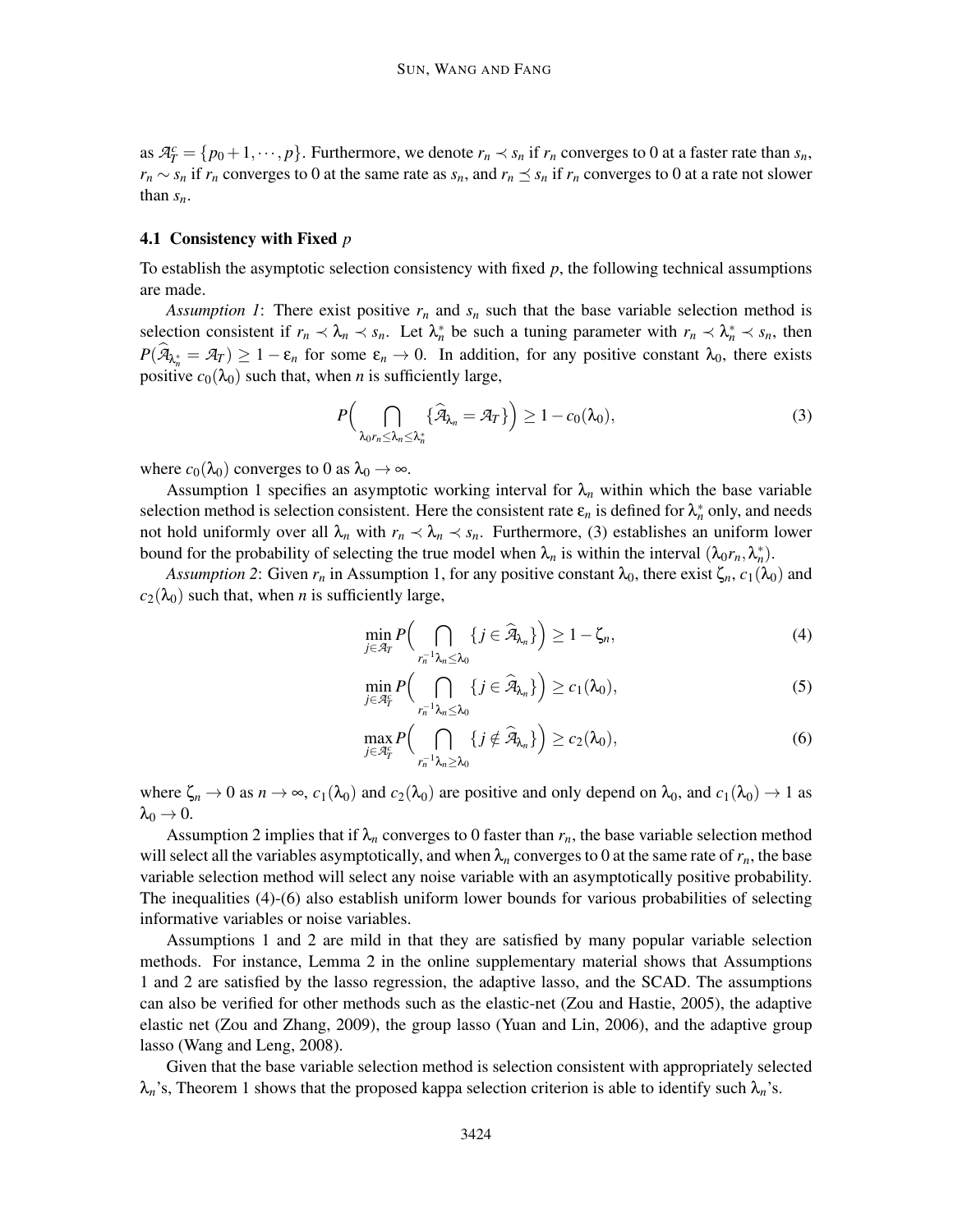**Theorem 1** *Under Assumptions 1 and 2, any variable selection method in (1) with*  $\hat{\lambda}_n$  *selected as in Algorithm 1 with*  $\alpha_n > \varepsilon_n$  *is selection consistent. That is,* 

$$
\lim_{n\to\infty}\lim_{B\to\infty}P(\widehat{\mathcal{A}}_{\widehat{\lambda}_n}=\mathcal{A}_T)=1.
$$

Theorem 1 claims the asymptotic selection consistency of the proposed kappa selection criterion when  $p$  is fixed. That is, with probability tending to one, the selected active set by the resultant variable selection method with tuning parameter  $\lambda_n$  contains only the truly informative variables. As long as  $\alpha_n$  converges to 0 not too fast, the kappa selection criterion is guaranteed to be consistent. Therefore, the value of  $\alpha_n$  is expected to have little effect on the performance of the kappa selection criterion, which agrees with the sensitivity study in Section 5.1.

## 4.2 Consistency with Diverging *p<sup>n</sup>*

In high-dimensional data analysis, it is of interest to study the asymptotic behavior of the proposed kappa selection criterion with diverging  $p_n$ , where size of truly informative set  $p_{0n}$  may also diverge with *n*. To accommodate the diverging  $p_n$  scenario, the technical assumptions are modified as follows.

*Assumption 1a*: There exist positive  $r_n$  and  $s_n$  such that the base variable selection method is selection consistent if  $r_n \prec \lambda_n \prec s_n$ . Let  $\lambda_n^*$  be such a tuning parameter with  $r_n \prec \lambda_n^* \prec s_n$ , then  $P(\hat{\mathcal{A}}_{\lambda_n^*} = \mathcal{A}_T) \ge 1 - \varepsilon_n$  for some  $\varepsilon_n \to 0$ . In addition, for any positive constant  $\lambda_0$ , there exists positive  $c_{0n}(\lambda_0)$  such that, when *n* is sufficiently large,

$$
P\Big(\bigcap_{\lambda_0 r_n \leq \lambda_n \leq \lambda_n^*} \{\widehat{\mathcal{A}}_{\lambda_n} = \mathcal{A}_T\}\Big) \geq 1 - c_{0n}(\lambda_0),\tag{7}
$$

where  $\lim_{\lambda_0 \to \infty} \lim_{n \to \infty} c_{0n}(\lambda_0) \to 0$ .

*Assumption 2a*: Given  $r_n$  in Assumption 1a, for any positive constant  $\lambda_0$ , there exist  $\zeta_n$ ,  $c_{1n}(\lambda_0)$ and  $c_{2n}(\lambda_0)$  such that, when *n* is sufficiently large,

$$
\min_{j\in\mathcal{A}_T} P\Big(\bigcap_{r_n^{-1}\lambda_n\leq\lambda_0} \{j\in\widehat{\mathcal{A}}_{\lambda_n}\}\Big) \geq 1-\zeta_n,
$$
\n(8)

$$
\min_{j\in\mathcal{A}_T^c} P\Big(\bigcap_{r_n^{-1}\lambda_n\leq\lambda_0} \{j\in\widehat{\mathcal{A}}_{\lambda_n}\}\Big) \geq c_{1n}(\lambda_0),\tag{9}
$$

$$
\max_{j\in\mathcal{A}_T^c} P\Big(\bigcap_{r_n^{-1}\lambda_n\geq\lambda_0} \{j\notin\widehat{\mathcal{A}}_{\lambda_n}\}\Big) \geq c_{2n}(\lambda_0),\tag{10}
$$

where  $\zeta_n$  satisfies  $p_n\zeta_n \to 0$  as  $n \to \infty$ ,  $c_{1n}(\lambda_0)$  and  $c_{2n}(\lambda_0)$  are positive and may depend on *n* and  $\lambda_0$ , and  $\lim_{\lambda_0 \to 0} \lim_{n \to \infty} c_{1n}(\lambda_0) = 1$ .

**Theorem 2** *Under Assumptions 1a and 2a, any variable selection method in (1) with*  $\hat{\lambda}_n$  *selected as in Algorithm 1 with*  $\min(p_n(1-\tilde{c}_{1n}), p_n^{-1}c_{1n}c_{2n}) \succ \alpha_n \succ \varepsilon_n$  *is selection consistent, where*  $\tilde{c}_{1n} =$  $\sup_{\lambda_0} c_{1n}(\lambda_0)$ *,*  $c_{1n} = \inf_{\lambda_0} c_{1n}(\lambda_0)$ *, and*  $c_{2n} = \inf_{\lambda_0} c_{2n}(\lambda_0)$ *.* 

Theorem 2 shows the asymptotic selection consistency of the proposed kappa selection criterion with satisfied  $\alpha_n$  for diverging  $p_n$ , where the diverging speed of  $p_n$  is bounded as in Theorem 2 and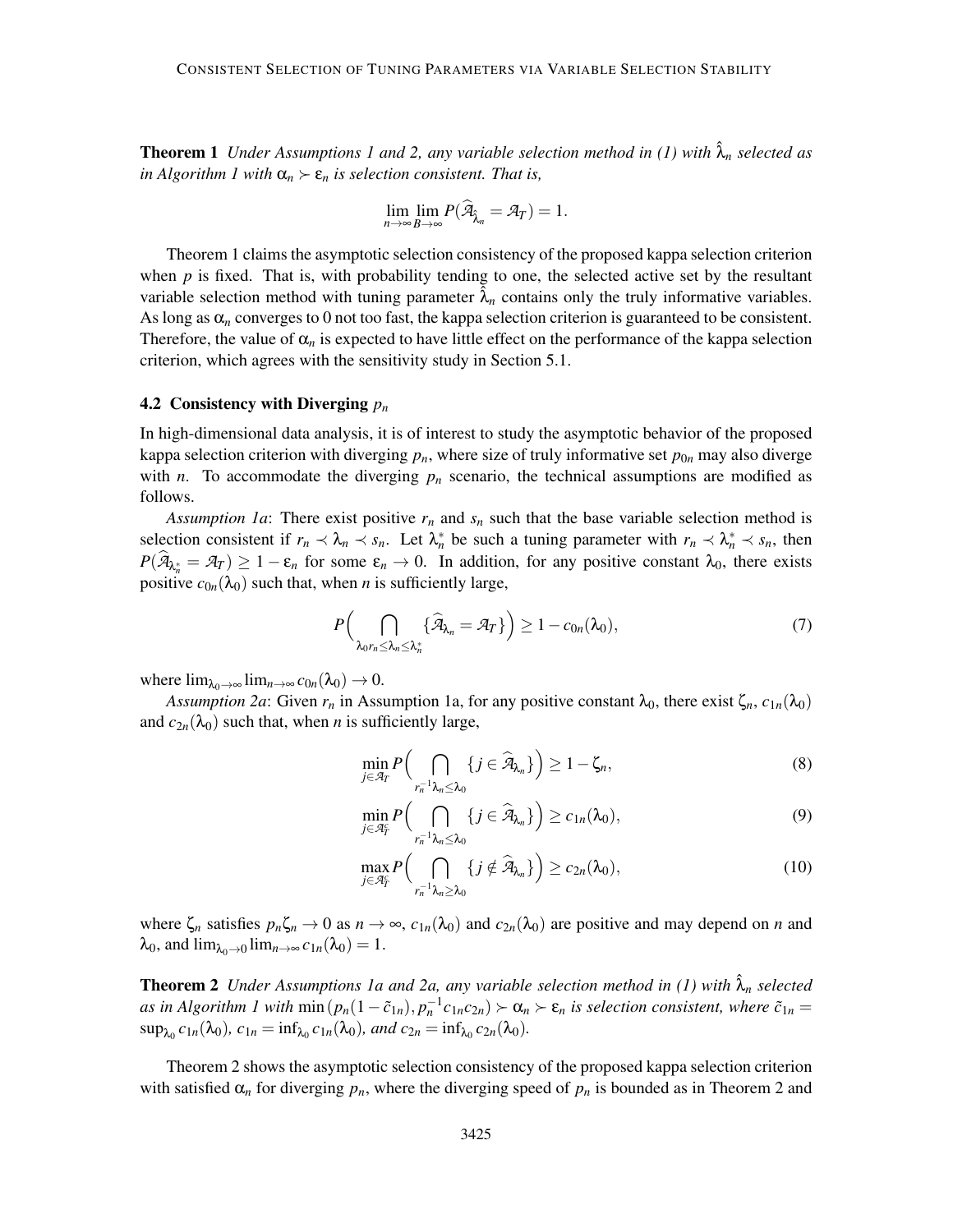depends on the base variable selection method. Lemma 3 in the online supplementary material shows that (7)-(10) in Assumptions 1a and 2a are satisfied by the lasso regression. However, it is generally difficult to verify Assumptions 1a and 2a for other popular variable selection algorithms (Fan and Peng, 2004; Huang and Xie, 2007; Huang et al., 2008), as the convergence rates in both assumptions are not explicitly specified.

## 5. Simulations

This section examines the effectiveness of the proposed kappa selection criterion in simulated examples. Its performance is compared against a number of popular competitors, including Mallows'  $C_p$  ( $C_p$ ), BIC, 10-fold cross validation (CV), and generalized cross validation (GCV). Their formulations are given as follows,

$$
C_p(\lambda) = \frac{SSE_{\lambda}}{\hat{\sigma}^2} - n + 2\widehat{df}, \qquad (11)
$$

$$
BIC(\lambda) = \log\left(\frac{SSE_{\lambda}}{n}\right) + \frac{\log(n)df}{n},
$$
  
\n
$$
CV(\lambda) = \sum_{s=1}^{10} \sum_{(y_k, x_k) \in T^{-s}} \left(y_k - \mathbf{x}_k^T \hat{\beta}^{(s)}(\lambda)\right)^2,
$$
  
\n
$$
GCV(\lambda) = \frac{SSE_{\lambda}}{n(1 - \widehat{df}/n)^2},
$$
\n(12)

where  $SSE_{\lambda} = ||\mathbf{y} - \mathbf{X}\hat{\beta}(\lambda)||^2$ ,  $\widehat{df}$  is estimated as the number of nonzero variables in  $\hat{\beta}(\lambda)$  (Zou et al., 2007), and  $\hat{\sigma}^2$  in (11) is estimated based on the saturated model. In (12),  $T^s$  and  $T^{-s}$  are the training and validation sets in CV, and  $\hat{\beta}^{(s)}(\lambda)$  is the estimated β using the training set  $T^s$  and tuning parameter λ. The optimal  $\hat{\lambda}$  is then selected as the one that minimizes the corresponding  $C_p(\lambda)$ , *BIC*( $\lambda$ ), *CV*( $\lambda$ ), or *GCV*( $\lambda$ ), respectively.

To assess the performance of each selection criterion, we report the percentage of selecting the true model over all replicates, as well as the number of correctly selected zeros and incorrectly selected zeros in  $\hat{\beta}(\hat{\lambda})$ . The final estimator  $\hat{\beta}(\hat{\lambda})$  is obtained by refitting the standard least squares regression based only on the selected informative variables. We then compare the prediction performance through the relative prediction error  $RPE = E(x^T \hat{\beta}(\hat{\lambda}) - x^T \beta)^2 / \sigma^2$  (Zou, 2006).

## 5.1 Scenario I: Fixed *p*

The simulated data sets  $(\mathbf{x}_i, y_i)_{i=1}^n$  are generated from the model

$$
y = \mathbf{x}^T \boldsymbol{\beta} + \sigma \boldsymbol{\varepsilon} = \sum_{j=1}^8 \mathbf{x}_{(j)} \boldsymbol{\beta}_j + \sigma \boldsymbol{\varepsilon},
$$

where  $\beta = (3, 1.5, 0, 0, 2, 0, 0, 0)^T$ ,  $\sigma = 1$ ,  $\mathbf{x}_{(j)}$  and  $\varepsilon$  are generated from standard normal distribution, and the correlation between  $\mathbf{x}_{(i)}$  and  $\mathbf{x}_{(j)}$  is set as  $0.5^{|i-j|}$ . This example has been commonly used in literature, including Tibshirani (1996), Fan and Li (2001), and Wang et al. (2007).

For comparison, we set  $n = 40$ , 60 or 80 and implement the lasso regression, the adaptive lasso and the SCAD as the base variable selection methods. The lasso regression and the adaptive lasso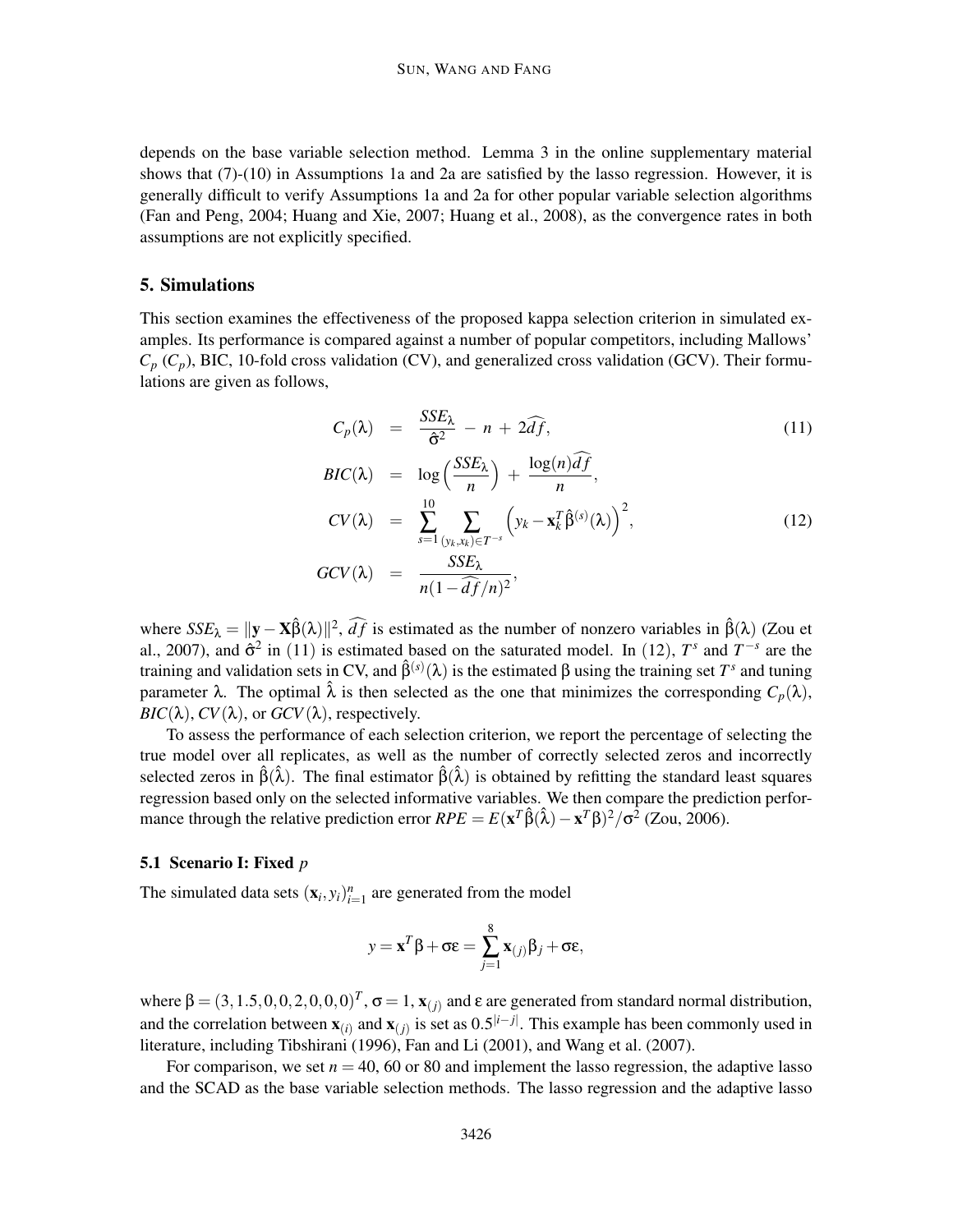are implemented by package 'lars' (Efron et al., 2004) and the SCAD is implemented by package 'ncvreg' (Breheny and Huang, 2011) in R. The tuning parameter  $\lambda$ 's are selected via each selection criterion, optimized through a grid search over 100 points {10−2+4*l*/99; *<sup>l</sup>* <sup>=</sup> <sup>0</sup>,...,99}. The number of splittings *B* for the kappa selection criterion is 20. Each simulation is replicated 100 times, and the percentages of selecting the true active set, the average numbers of correctly selected zeros (C) and incorrectly selected zeros (I), and the relative prediction errors (RPE) are summarized in Tables 1-2 and Figure 1.

| $\boldsymbol{n}$ | Penalty     | Ks   | Cp   | ВIС                          | CV   | <b>GCV</b> |  |
|------------------|-------------|------|------|------------------------------|------|------------|--|
|                  | Lasso       | 0.63 | 0.16 | 0.26                         | 0.09 | 0.16       |  |
| 40               | Ada lasso   | 0.98 | 0.53 | 0.72                         | 0.63 | 0.52       |  |
|                  | <b>SCAD</b> | 0.98 | 0.55 | 0.78                         | 0.76 | 0.52       |  |
|                  | Lasso       | 0.81 | 0.16 | 0.32                         | 0.14 | 0.17       |  |
| 60               | Ada lasso   | 0.99 | 0.52 | 0.84                         | 0.65 | 0.52       |  |
|                  | <b>SCAD</b> | 1    | 0.58 | 0.86<br>0.38<br>0.86<br>0.89 | 0.76 | 0.56       |  |
|                  | Lasso       | 0.89 | 0.16 |                              | 0.08 | 0.16       |  |
| 80               | Ada lasso   | 0.99 | 0.56 |                              | 0.77 | 0.56       |  |
|                  | <b>SCAD</b> | 0.99 | 0.62 |                              | 0.75 | 0.61       |  |

Table 1: The percentages of selecting the true active set for various selection criteria in simulations of Section 5.1. Here 'Ks', 'Cp', 'BIC', 'CV' and 'GCV' represent the kappa selection criterion, Mallows' *Cp*, BIC, CV and GCV, respectively.

|    |             | Ks   | Ks       | Cр   | Cр       | <b>BIC</b> | <b>BIC</b> | <b>CV</b> | CV       | GCV  | GCV      |
|----|-------------|------|----------|------|----------|------------|------------|-----------|----------|------|----------|
| n  | Penalty     | C    |          |      |          | C          |            | C         |          | C    |          |
|    | Lasso       | 4.58 | 0.01     | 3.26 | $\Omega$ | 3.60       | $\Omega$   | 2.66      | $\Omega$ | 3.25 | $\theta$ |
| 40 | Ada lasso   | 4.98 | $\theta$ | 4.16 | $\Omega$ | 4.54       | $\theta$   | 4.25      | $\Omega$ | 4.15 | $\Omega$ |
|    | <b>SCAD</b> | 4.99 | 0.01     | 4.11 | $\theta$ | 4.59       | 0          | 4.39      | $\Omega$ | 4.06 |          |
|    | Lasso       | 4.80 | $\Omega$ | 3.12 | $\Omega$ | 3.91       | 0          | 2.85      | $\Omega$ | 3.13 | $\Omega$ |
| 60 | Ada lasso   | 4.99 | $\Omega$ | 4.17 | $\Omega$ | 4.80       | $\theta$   | 4.35      | $\Omega$ | 4.17 | 0        |
|    | <b>SCAD</b> | 5    | $\Omega$ | 4.15 | $\theta$ | 4.79       | 0          | 4.37      | $\Omega$ | 4.12 | $\theta$ |
|    | Lasso       | 4.88 | $\theta$ | 3.01 | $\Omega$ | 4.02       | $\theta$   | 2.66      | $\Omega$ | 3    | $\theta$ |
| 80 | Ada lasso   | 4.99 | $\Omega$ | 4.19 | $\Omega$ | 4.80       | $\theta$   | 4.49      | $\Omega$ | 4.19 | 0        |
|    | <b>SCAD</b> | 4.99 | $\Omega$ | 4.23 | $\theta$ | 4.83       | 0          | 4.45      | $\Omega$ | 4.22 | 0        |

Table 2: The average numbers of correctly selected zeros (C) and incorrectly selected zeros (I) for various selection criteria in simulations of Section 5.1. Here 'Ks', 'Cp', 'BIC', 'CV' and 'GCV' represent the kappa selection criterion, Mallows'  $C_p$ , BIC, CV and GCV, respectively.

Evidently, the proposed kappa selection criterion delivers superior performance against its competitors in terms of both variable selection accuracy and relative prediction error. As shown in Table 1, the kappa selection criterion has the largest probability of choosing the true active set and consistently outperforms other selection criteria, especially when the lasso regression is used as the base variable selection method. As the sample size *n* increases, the percentage of selecting the true active set is also improving, which supports the selection consistency in Section 4.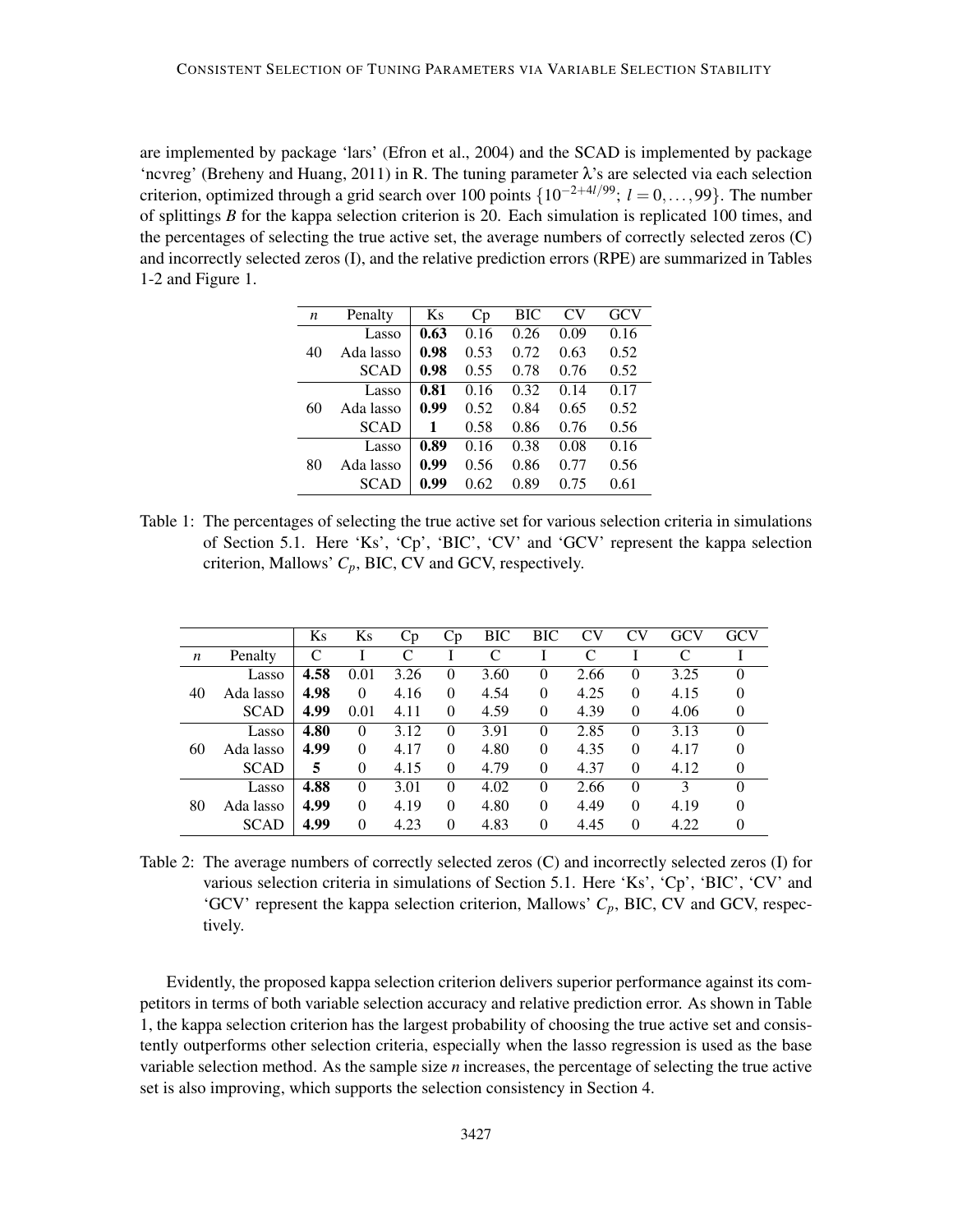#### SUN, WANG AND FANG

Table 2 shows that the kappa selection criterion yields the largest number of correctly selected zeros in all scenarios, and it yields almost perfect performance for the adaptive lasso and the SCAD. In addition, all selection criteria barely select any incorrect zeros, whereas the kappa selection criterion is relatively more aggressive in that it has small chance to shrink some informative variables to zeros when sample size is small. All other criteria tend to be conservative and include some uninformative variables, so the numbers of correctly selected zeros are significantly less than 5.

Besides the superior variable selection performance, the kappa selection criterion also delivers accurate prediction performance and yields small relative prediction error as displayed in Figure 1. Note that other criteria, especially  $C_p$  and GCV, produce large relative prediction errors, which could be due to their conservative selection of the informative variables.



Figure 1: Relative prediction errors (RPE) for various selection criteria in simulations of Section 5.1. Here 'K', 'Cp', 'B', 'C' and 'G' represent the kappa selection criterion, Mallows' *Cp*, BIC, CV and GCV, respectively.

To illustrate the effectiveness of the kappa selection criterion, we randomly select one replication with  $n = 40$  and display the estimated variable selection stability as well as the results of detection and sparsity for various  $\lambda$ 's for the lasso regression. The detection is defined as the per-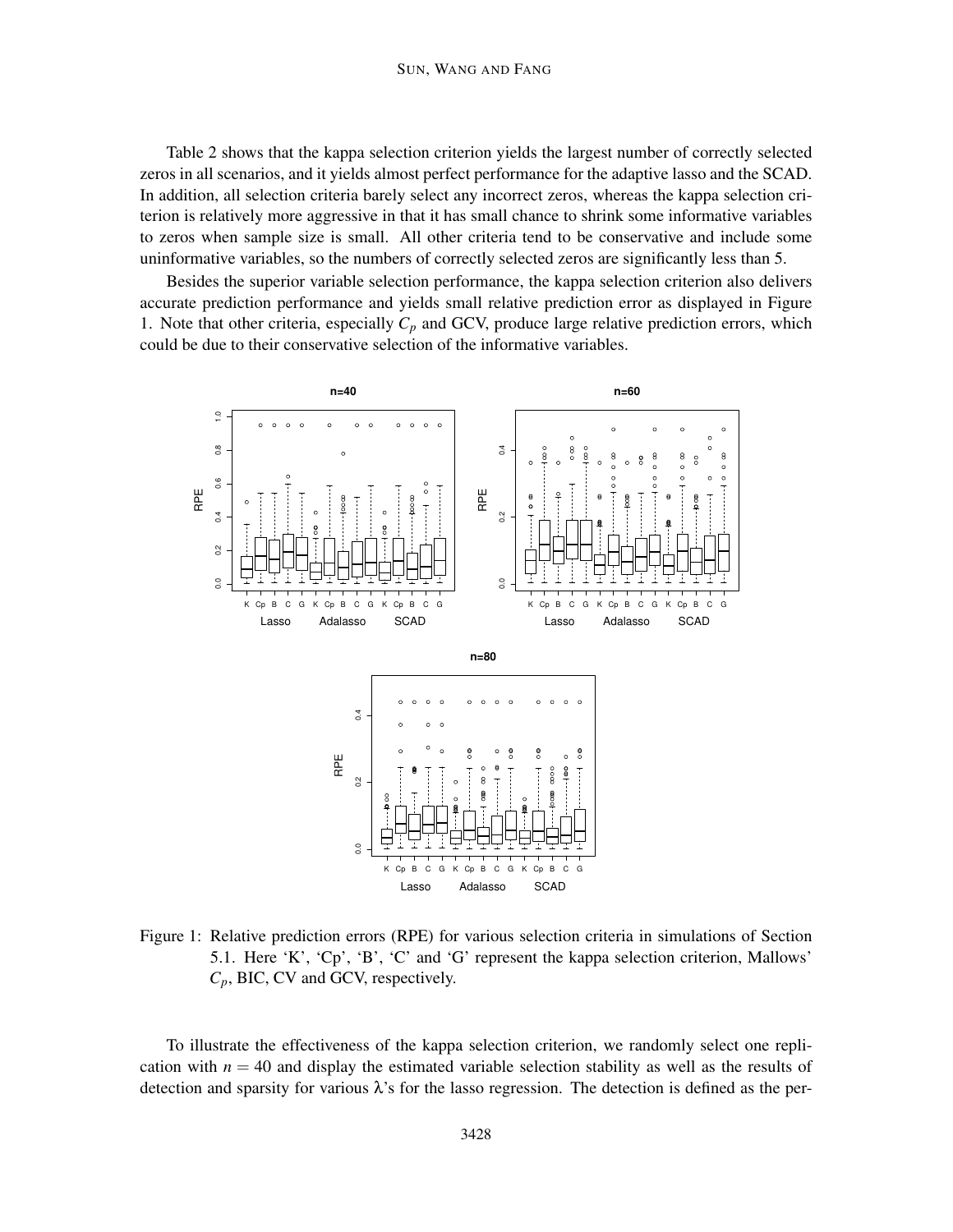

Figure 2: The detection and sparsity of the lasso regression with the kappa selection criterion are shown on the top and the sensitivity of  $\alpha$  to the relative prediction error is shown on the bottom. The optimal  $log(\lambda)$  selected by the kappa selection criterion is denoted as the filled triangle in the detection and sparsity plots.

centage of selecting the truly informative variables, and the sparsity is defined as the percentage of excluding the truly uninformative variables. Figure 2 illustrates the clear relationship between the variable selection stability and the values of detection and sparsity. More importantly, the selection performance of the kappa selection criterion is very stable against  $\alpha_n$  when it is small. Specifically, we apply the kappa selection criterion on the lasso regression for  $\alpha_n = \{\frac{l}{100}; l = 0, \ldots, 30\}$  and compute the corresponding average RPE over 100 replications. As shown in the last panel of Figure 2, the average RPE's are almost the same for  $\alpha_n \in (0,0.13)$ , which agrees with the theoretical result in Section 4.

## 5.2 Scenario II: Diverging *p<sup>n</sup>*

To investigate the effects of the noise level and the dimensionality, we compare all the selection criteria in the diverging  $p_n$  scenario with a similar simulation model as in Scenario I, except that  $\beta = (5, 4, 3, 2, 1, 0, \cdots, 0)^T$ ,  $p_n = [\sqrt{n}]$ , and  $\sigma = 1$  or 6. More specifically, 8 cases are examined: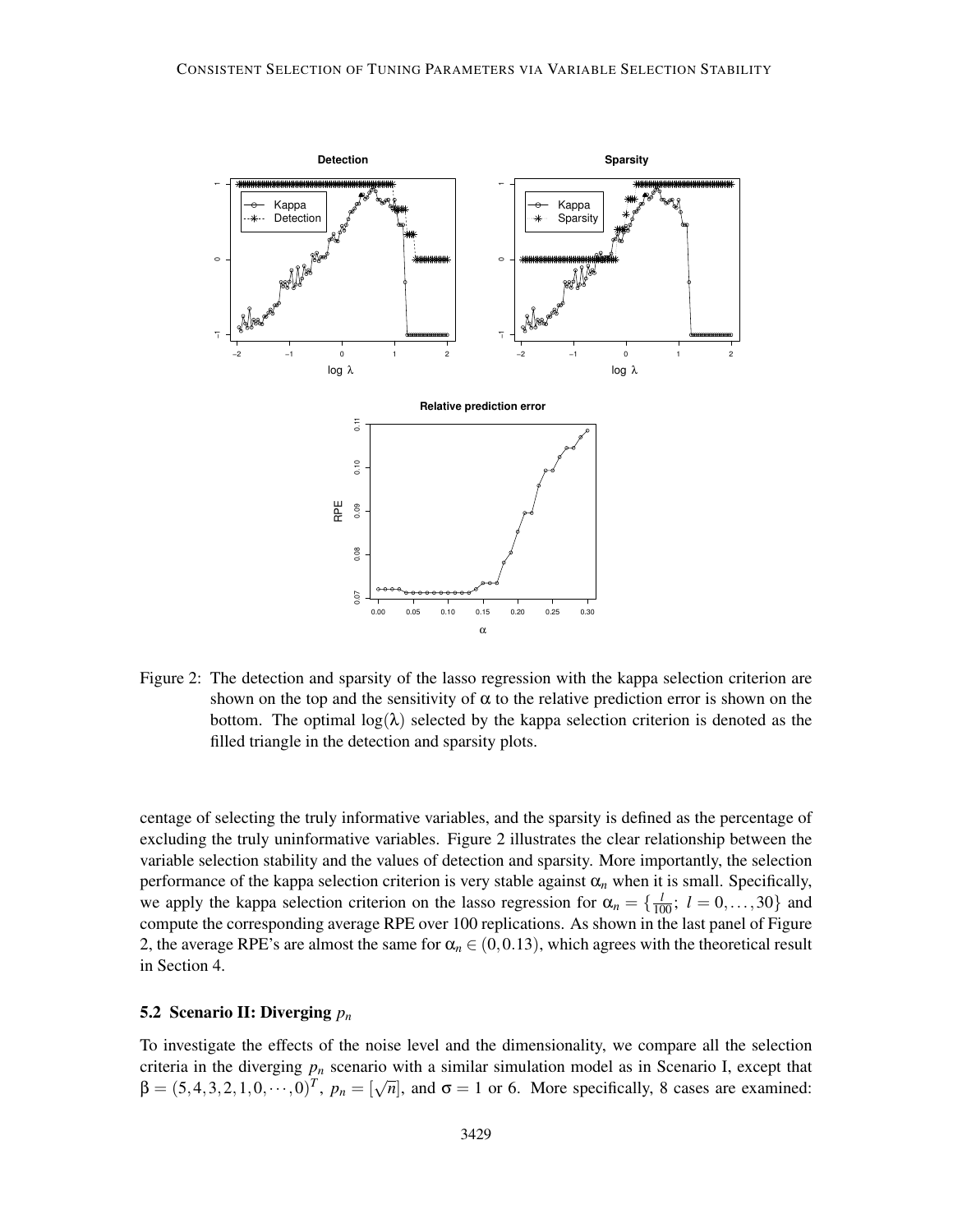$n = 100$ ,  $p_n = 10$ ;  $n = 200$ ,  $p_n = 14$ ;  $n = 400$ ,  $p_n = 20$ ; and  $n = 800$ ,  $p_n = 28$ , with  $\sigma = 1$  or 6 respectively. Note that when  $\sigma = 6$ , the truly informative variables are much more difficult to detect due to the increased noise level. The percentages of selecting the true active set, the average numbers of correctly selected zeros (C) and incorrectly selected zeros (I), and the relative prediction errors (RPE) are summarized in Tables 3-4 and Figures 3-4.

| n   | $p_n$ | Penalty     | Ks   | Cp   | <b>BIC</b>   | <b>CV</b> | GCV  |
|-----|-------|-------------|------|------|--------------|-----------|------|
|     |       |             |      |      | $\sigma = 1$ |           |      |
|     |       | Lasso       | 0.98 | 0.17 | 0.43         | 0.10      | 0.17 |
| 100 | 10    | Ada lasso   | 0.99 | 0.48 | 0.86         | 0.74      | 0.47 |
|     |       | <b>SCAD</b> | 0.97 | 0.47 | 0.92         | 0.82      | 0.47 |
|     |       | Lasso       | 1    | 0.11 | 0.49         | 0.07      | 0.11 |
| 200 | 14    | Ada lasso   | 1    | 0.38 | 0.90         | 0.66      | 0.38 |
|     |       | <b>SCAD</b> | 1    | 0.46 | 0.93         | 0.73      | 0.47 |
|     |       | Lasso       | 1    | 0.09 | 0.53         | 0.04      | 0.09 |
| 400 | 20    | Ada lasso   | 1    | 0.34 | 0.93         | 0.73      | 0.33 |
|     |       | <b>SCAD</b> | 1    | 0.43 | 0.98         | 0.75      | 0.43 |
|     |       | Lasso       | 1    | 0.11 | 0.51         | 0.04      | 0.11 |
| 800 | 28    | Ada lasso   | 1    | 0.30 | 0.96         | 0.74      | 0.29 |
|     |       | <b>SCAD</b> | 1    | 0.46 | 0.99         | 0.71      | 0.46 |
|     |       |             |      |      | $\sigma = 6$ |           |      |
|     |       | Lasso       | 0.35 | 0.14 | 0.31         | 0.11      | 0.15 |
| 100 | 10    | Ada lasso   | 0.21 | 0.15 | 0.18         | 0.11      | 0.15 |
|     |       | <b>SCAD</b> | 0.17 | 0.07 | 0.12         | 0.12      | 0.07 |
|     |       | Lasso       | 0.52 | 0.10 | 0.39         | 0.08      | 0.09 |
| 200 | 14    | Ada lasso   | 0.40 | 0.18 | 0.30         | 0.16      | 0.18 |
|     |       | <b>SCAD</b> | 0.24 | 0.09 | 0.15         | 0.13      | 0.09 |
|     |       | Lasso       | 0.77 | 0.10 | 0.47         | 0.04      | 0.10 |
| 400 | 20    | Ada lasso   | 0.53 | 0.22 | 0.57         | 0.24      | 0.19 |
|     |       | <b>SCAD</b> | 0.40 | 0.13 | 0.30         | 0.13      | 0.13 |
|     |       | Lasso       | 0.82 | 0.07 | 0.51         | 0.04      | 0.06 |
| 800 | 28    | Ada lasso   | 0.68 | 0.20 | 0.66         | 0.37      | 0.20 |
|     |       | <b>SCAD</b> | 0.46 | 0.21 | 0.39         | 0.17      | 0.21 |

Table 3: The percentages of selecting the true active set for various selection criteria in simulations of Section 5.2. Here 'Ks', 'Cp', 'BIC', 'CV' and 'GCV' represent the kappa selection criterion, Mallows' *Cp*, BIC, CV and GCV, respectively.

In the low noise case with  $\sigma = 1$ , the proposed kappa selection criterion outperforms other competitors in both variable selection and prediction performance. As illustrated in Tables 3-4, the kappa selection criterion delivers the largest percentage of selecting the true active set among all the selection criteria, and achieves perfect variable selection performance for all the variable selection methods when  $n \geq 200$ . Furthermore, as shown in Figure 3, the kappa selection criterion yields the smallest relative prediction error across all cases.

As the noise level increases to  $\sigma = 6$ , the kappa selection criterion still delivers the largest percentage of selecting the true active set among all scenarios except for the adaptive lasso with  $n = 400$ , where the percentage is slightly smaller than that of BIC. As shown in Table 4, the kappa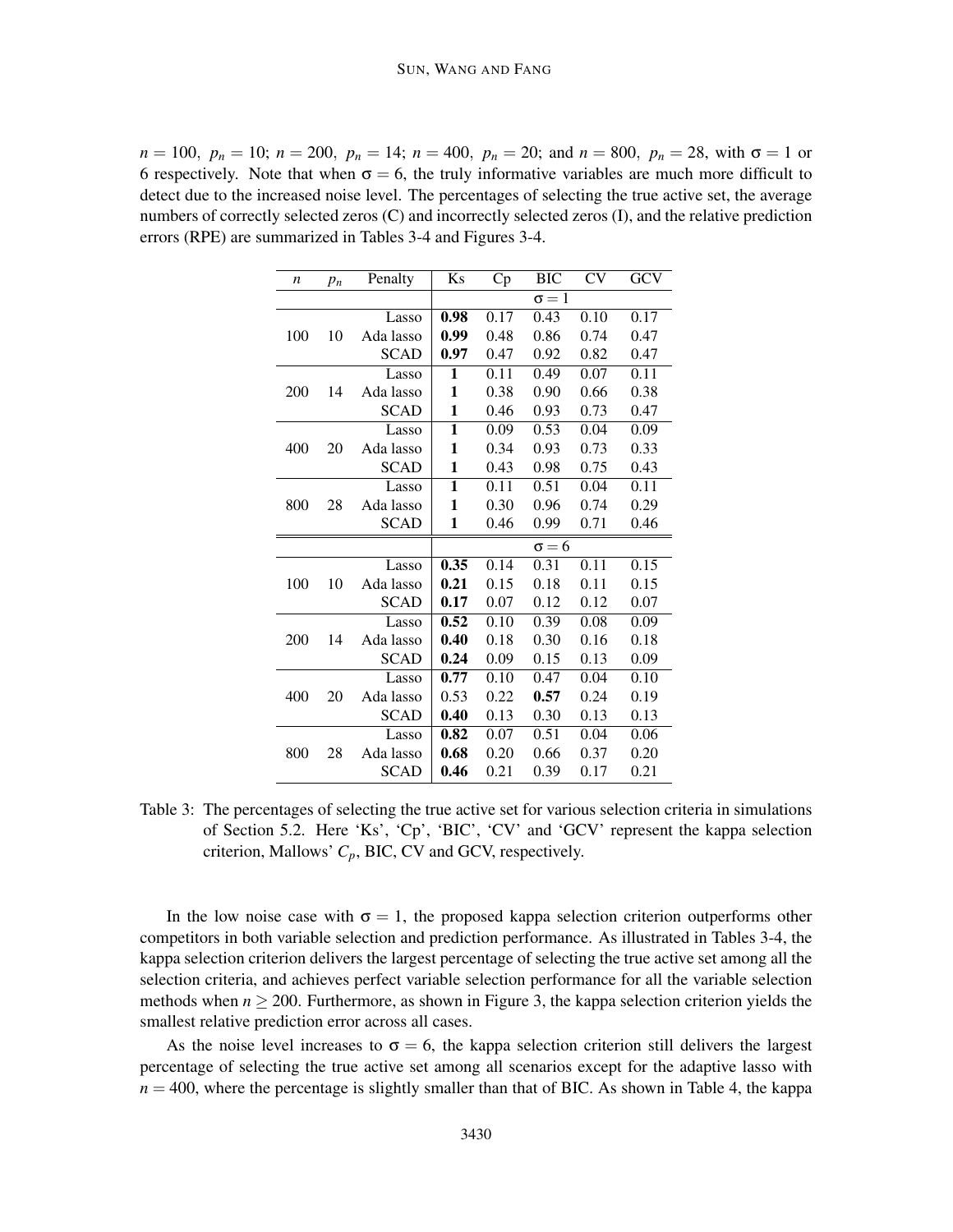|                  |       |             | Ks               | Ks               | Cp           | Cp               | <b>BIC</b>   | <b>BIC</b>       | $\overline{\text{CV}}$ | $\overline{\rm CV}$ | $\overline{GCV}$ | $\overline{GCV}$ |
|------------------|-------|-------------|------------------|------------------|--------------|------------------|--------------|------------------|------------------------|---------------------|------------------|------------------|
| $\boldsymbol{n}$ | $p_n$ | Penalty     | $\mathsf{C}$     | $\mathbf I$      | $\mathsf{C}$ | I                | $\mathsf{C}$ | I                | $\mathsf{C}$           | I                   | $\mathsf{C}$     | Ι                |
|                  |       |             | $\sigma = 1$     |                  |              |                  |              |                  |                        |                     |                  |                  |
|                  |       | Lasso       | 5                | 0.02             | 3.25         | $\Omega$         | 4.20         | $\boldsymbol{0}$ | 2.95                   | $\Omega$            | 3.25             | $\boldsymbol{0}$ |
| 100              | 10    | Ada lasso   | 5                | 0.01             | 4.23         | $\mathbf{0}$     | 4.84         | $\mathbf{0}$     | 4.48                   | $\mathbf{0}$        | 4.21             | $\boldsymbol{0}$ |
|                  |       | <b>SCAD</b> | 5                | 0.03             | 4.12         | $\boldsymbol{0}$ | 4.91         | $\boldsymbol{0}$ | 4.67                   | $\boldsymbol{0}$    | 4.15             | $\boldsymbol{0}$ |
|                  |       | Lasso       | 9                | $\boldsymbol{0}$ | 6.18         | $\Omega$         | 8.26         | $\Omega$         | 5.62                   | $\boldsymbol{0}$    | 6.18             | $\boldsymbol{0}$ |
| 200              | 14    | Ada lasso   | 9                | $\boldsymbol{0}$ | 7.50         | $\Omega$         | 8.87         | $\boldsymbol{0}$ | 8.24                   | $\boldsymbol{0}$    | 7.50             | $\boldsymbol{0}$ |
|                  |       | <b>SCAD</b> | 9                | $\boldsymbol{0}$ | 7.43         | $\boldsymbol{0}$ | 8.91         | $\boldsymbol{0}$ | 8.26                   | $\boldsymbol{0}$    | 7.47             | $\boldsymbol{0}$ |
|                  |       | Lasso       | $\overline{15}$  | $\boldsymbol{0}$ | 11.29        | $\Omega$         | 14.23        | $\Omega$         | 10.56                  | $\Omega$            | 11.29            | $\overline{0}$   |
| 400              | 20    | Ada lasso   | 15               | $\boldsymbol{0}$ | 12.93        | $\Omega$         | 14.92        | $\boldsymbol{0}$ | 14.28                  | $\boldsymbol{0}$    | 12.91            | $\boldsymbol{0}$ |
|                  |       | <b>SCAD</b> | 15               | $\boldsymbol{0}$ | 12.67        | $\boldsymbol{0}$ | 14.98        | $\boldsymbol{0}$ | 14.21                  | $\boldsymbol{0}$    | 12.64            | $\boldsymbol{0}$ |
|                  |       | Lasso       | 23               | $\overline{0}$   | 18.49        | $\Omega$         | 22.27        | $\Omega$         | 18.20                  | $\Omega$            | 18.63            | $\overline{0}$   |
| 800              | 28    | Ada lasso   | 23               | $\boldsymbol{0}$ | 20.31        | $\Omega$         | 22.94        | $\boldsymbol{0}$ | 22.07                  | $\boldsymbol{0}$    | 20.23            | $\boldsymbol{0}$ |
|                  |       | <b>SCAD</b> | 23               | $\boldsymbol{0}$ | 20.21        | $\theta$         | 22.99        | $\boldsymbol{0}$ | 21.95                  | $\boldsymbol{0}$    | 20.21            | $\boldsymbol{0}$ |
|                  |       |             |                  | $\sigma = 6$     |              |                  |              |                  |                        |                     |                  |                  |
|                  |       | Lasso       | 4.76             | 0.57             | 3.27         | 0.24             | 4.31         | 0.35             | 3.09                   | 0.20                | 3.28             | 0.24             |
| 100              | 10    | Ada lasso   | 4.57             | 0.77             | 3.81         | 0.54             | 4.62         | 0.85             | 3.31                   | 0.49                | 3.84             | 0.54             |
|                  |       | <b>SCAD</b> | 4.88             | 1.22             | 3.63         | 0.56             | 4.37         | 0.94             | 3.52                   | 0.58                | 3.65             | 0.56             |
|                  |       | Lasso       | 8.93             | 0.43             | 6.20         | 0.08             | 8.32         | 0.21             | 5.79                   | 0.07                | 6.22             | 0.08             |
| 200              | 14    | Ada lasso   | 8.72             | 0.55             | 7.28         | 0.32             | 8.69         | 0.56             | 7.34                   | 0.37                | 7.26             | 0.32             |
|                  |       | <b>SCAD</b> | $\boldsymbol{9}$ | 0.95             | 7.07         | 0.37             | 8.37         | 0.63             | 7.25                   | 0.44                | 7.07             | 0.37             |
|                  |       | Lasso       | 14.98            | 0.21             | 11.46        | 0.03             | 14.21        | 0.07             | 10.60                  | 0.03                | 11.45            | 0.03             |
| 400              | 20    | Ada lasso   | 14.88            | 0.40             | 12.24        | 0.09             | 14.80        | 0.30             | 12.93                  | 0.15                | 12.16            | 0.09             |
|                  |       | <b>SCAD</b> | 15               | 0.67             | 11.97        | 0.13             | 14.65        | 0.51             | 12.66                  | 0.23                | 11.88            | 0.12             |
|                  |       | Lasso       | 22.99            | 0.17             | 18.65        | 0.01             | 22.27        | 0.01             | 18.14                  | $\overline{0.01}$   | 18.68            | 0.01             |
| 800              | 28    | Ada lasso   | 22.96            | 0.29             | 19.84        | 0.02             | 22.71        | 0.16             | 21.19                  | 0.04                | 19.71            | 0.02             |
|                  |       | <b>SCAD</b> | 23               | 0.55             | 19.55        | 0.04             | 22.73        | 0.37             | 20.42                  | 0.11                | 19.47            | 0.04             |

Table 4: The average numbers of correctly selected zeros (C) and incorrectly selected zeros (I) for various selection criteria in simulations of Section 5.2. Here 'Ks', 'Cp', 'BIC', 'CV' and 'GCV' represent the kappa selection criterion, Mallows'  $C_p$ , BIC, CV and GCV, respectively.

selection criterion yields the largest number of correctly selection zeros. However, it has relatively higher chance of shrinking the fifth informative variable to zero, while the chance is diminishing as *n* increases. This phenomenon is also present for BIC. Considering the smaller relative prediction errors achieved by the kappa selection criterion and BIC, these two criteria tend to produce sparser models with satisfactory prediction performance. In practice, if false negatives are of concern, one can increase the thresholding value  $\alpha_n$  in the kappa selection criterion, to allow higher tolerance of instability and hence decrease the chance of claiming false negatives. In addition, as shown in Figure 4, the kappa selection criterion yields the smallest relative prediction error for the lasso regression and the adaptive lasso among all scenarios, whereas the advantage is considerably less significant for the SCAD. This is somewhat expected as the SCAD is sensitive to the noise level (Zou, 2006), which may lead to inaccurate estimation of the variable selection stability.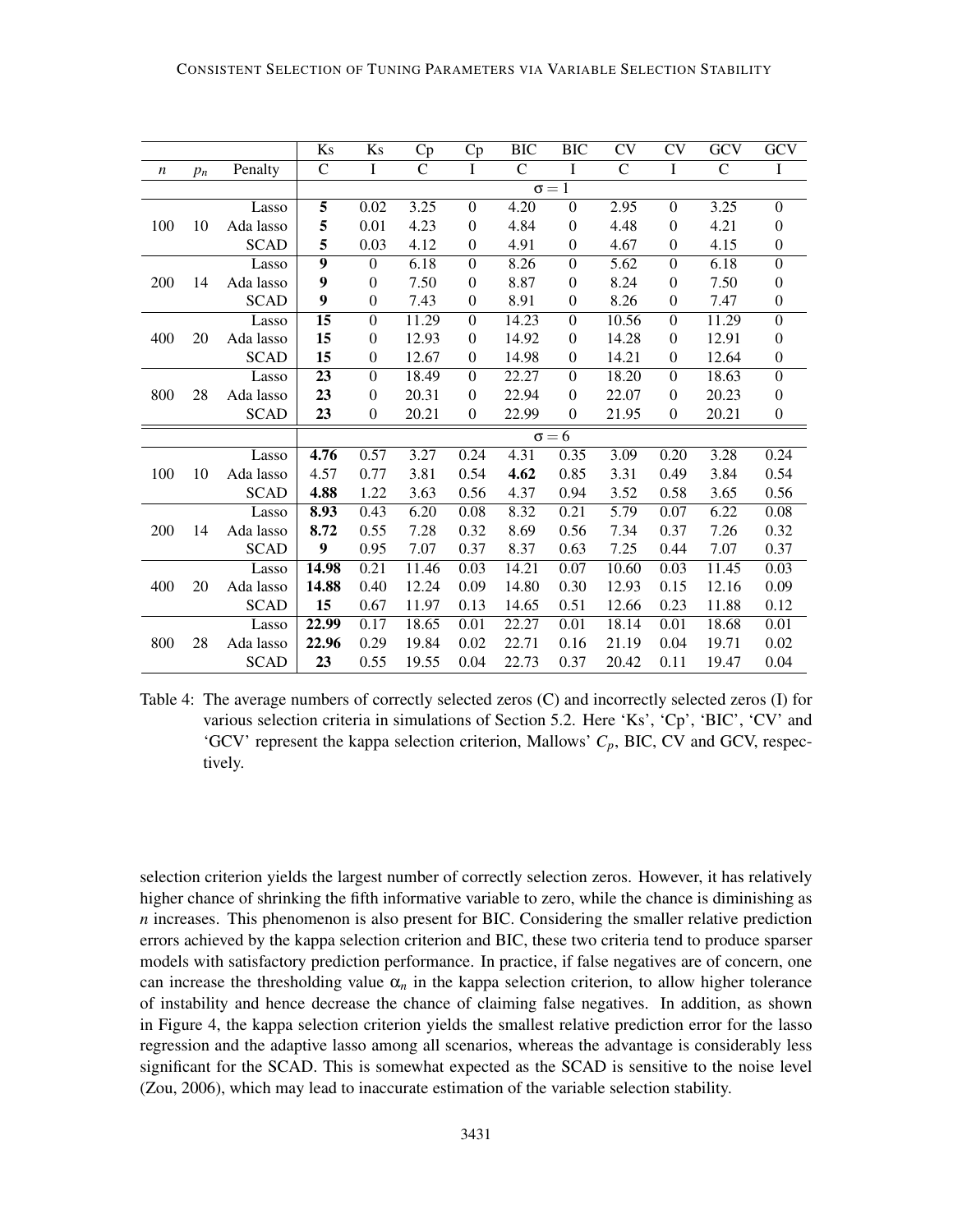

Figure 3: Relative prediction errors (RPE) for various selection criteria in Scenario 2 with  $\sigma = 1$ . Here 'K', 'Cp', 'B', 'C' and 'G' represent the kappa selection criterion, Mallows'  $C_p$ , BIC, CV and GCV, respectively.

## 6. Real Application

In this section, we apply the kappa selection criterion to the prostate cancer data (Stamey et al., 1989), which were used to study the relationship between the level of log(prostate specific antigen) (*l psa*) and a number of clinical measures. The data set consisted of 97 patients who had received a radical prostatectomy, and eight clinical measures were log(cancer volume) (*lcavol*), log(prostate weight) (*lweight*), *age*, log(benign prostaic hyperplasia amount) (*lbph*), seminal vesicle invasion (*svi*), log(capsular penetration) (*lcp*), Gleason score (*gleason*) and percentage Gleason scores 4 or 5 (*pgg*45).

The data set is randomly split into two halves: a training set with 67 patients and a test set with 30 patients. Similarly as in the simulated examples, the tuning parameter  $\lambda$ 's are selected through a grid search over 100 grid points  $\{10^{-2+4l/99}; l = 0, \ldots, 99\}$  on the training set. Since it is unknown whether the clinical measures are truly informative or not, the performance of all the selection criteria are compared by computing their corresponding prediction errors on the test set in Table 5.

As shown in Table 5, the proposed kappa selection criterion yields the sparsest model and achieves the smallest prediction error for the lasso regression and the SCAD, while the predic-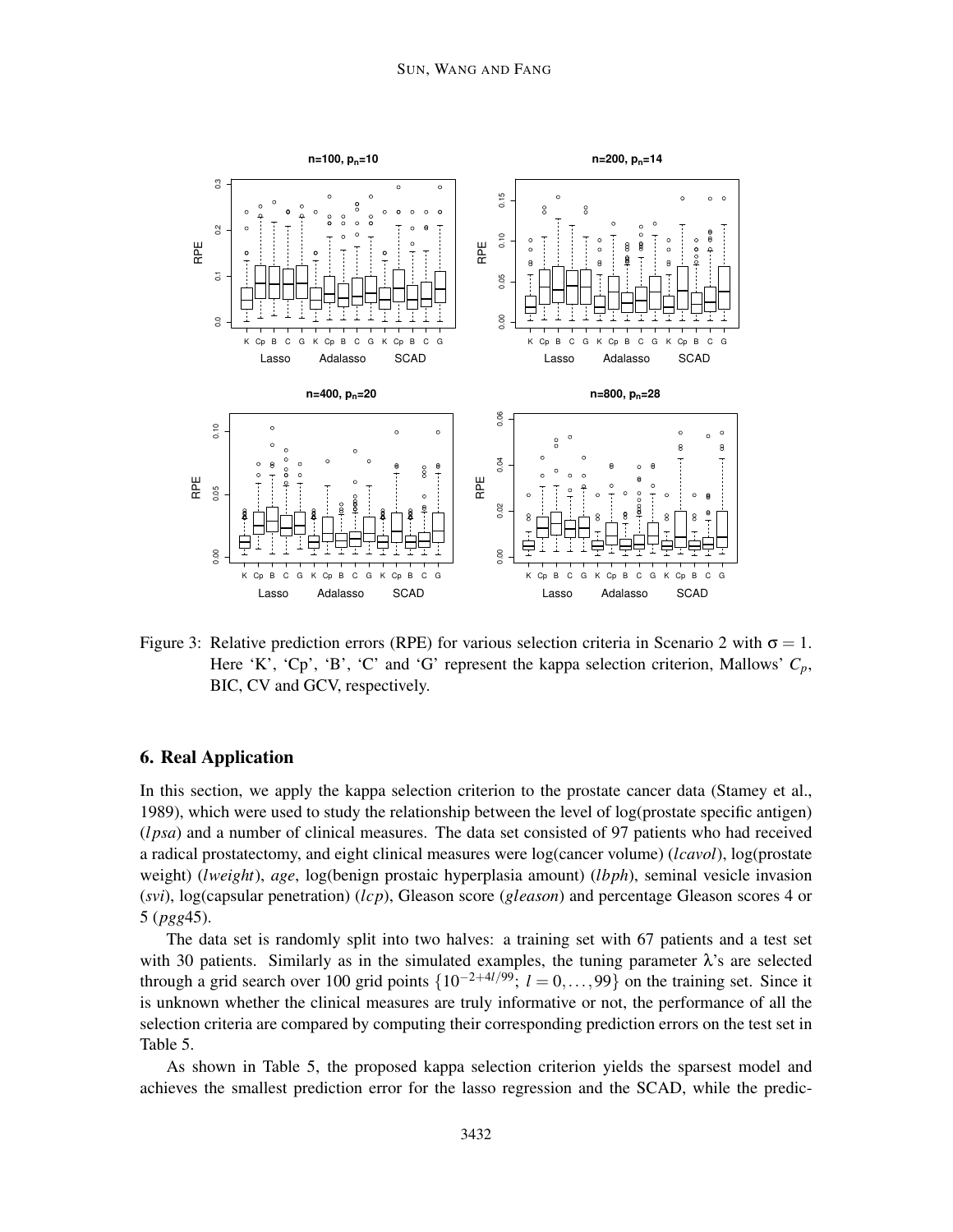

Figure 4: Relative prediction errors (RPE) for various selection criteria in Scenario 2 with  $\sigma = 6$ . Here 'K', 'Cp', 'B', 'C' and 'G' represent the kappa selection criterion, Mallows'  $C_p$ , BIC, CV and GCV, respectively.

|           | Penalty     | Ks      | Cр              | <b>BIC</b> | CV <sub></sub>      | GCV             |
|-----------|-------------|---------|-----------------|------------|---------------------|-----------------|
| Active    | Lasso       | 1,2,4,5 | 1,2,3,4,5,6,7,8 | 1,2,4,5    | 1, 2, 3, 4, 5, 7, 8 | 1,2,3,4,5,6,7,8 |
| Set       | Ada lasso   | 1,2,5   | 1,2,3,4,5       | 1,2,3,4,5  | 1,2,3,4,5,6,7,8     | 1,2,3,4,5       |
|           | <b>SCAD</b> | 1,2,4,5 | 1,2,3,4,5       | 1,2,3,4,5  | 1,2,3,4,5,6,7,8     | 1,2,3,4,5       |
|           | Lasso       | 0.734   | 0.797           | 0.734      | 0.807               | 0.797           |
| <b>PE</b> | Ada lasso   | 0.806   | 0.825           | 0.825      | 0.797               | 0.825           |
|           | <b>SCAD</b> | 0.734   | 0.825           | 0.825      | 0.797               | 0.825           |

Table 5: The selected active sets and the prediction errors (PE) for various selection criteria in the prostate cancer example. Here 'Ks', 'Cp', 'BIC', 'CV' and 'GCV' represent the kappa selection criterion, Mallows' *Cp*, BIC, CV and GCV, respectively.

tion error for the adaptive lasso is comparable to the minima. Specifically, the lasso regression and the SCAD with the kappa selection criterion include *lcavol*, *lweight*, *lbph* and *svi* as the informative variables, and the adaptive lasso with the kappa selection criterion selects only *lcavol*, *lweight*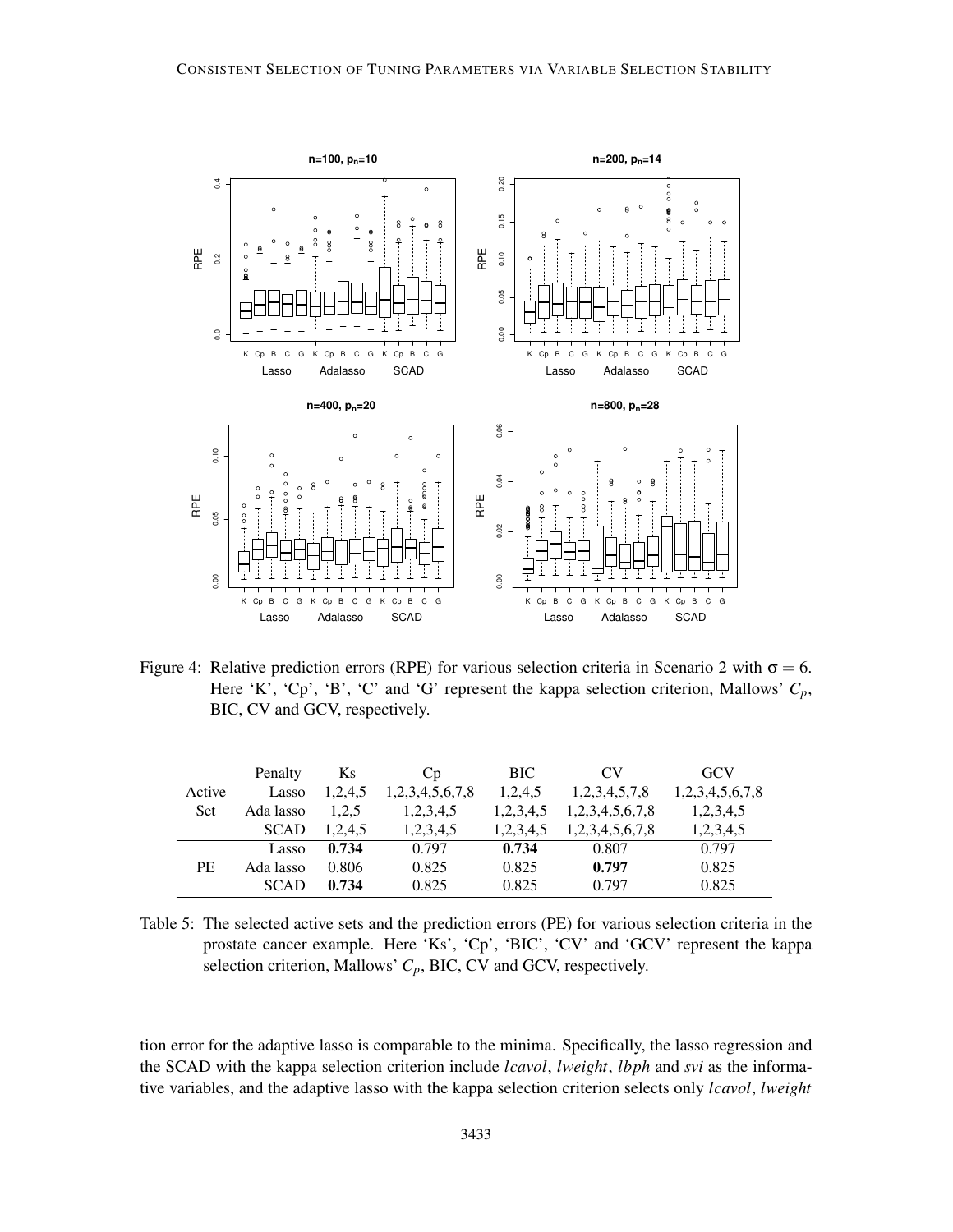and *svi* as the informative variables. As opposed to the sparse regression models produced by other selection criteria, the variable *age* is excluded by the kappa selection criterion for all base variable selection methods, which agrees with the findings in Zou and Hastie (2005).

## 7. Discussion

This article proposes a tuning parameter selection criterion based on the concept of variable selection stability. Its key idea is to select the tuning parameter so that the resultant variable selection method is stable in selecting the informative variables. The proposed criterion delivers superior numerical performance in a variety of experiments. Its asymptotic selection consistency is also established for both fixed and diverging dimensions. Furthermore, it is worth pointing out that the idea of stability is general and can be naturally extended to a broader framework of model selection, such as the penalized nonparametric regression (Xue et al., 2010) and the penalized clustering (Sun et al., 2012).

## 8. Supplementary Material

Lemmas 2 and 3 and their proofs are provided as online supplementary material for this article.

## Acknowledgments

The authors thank the Action Editor and three referees for their constructive comments and suggestions, which have led to a significantly improved paper.

## Appendix A.

The lemma stated below shows that if a variable selection method is selection consistent and  $\epsilon_n \prec \alpha_n$ , then its variable selection stability converges to 1 in probability.

**Lemma 3** Let  $\lambda_n^*$  be as defined in Assumption 1. For any  $\alpha_n$ ,

$$
P(\hat{s}(\Psi,\lambda_n^*,m)\geq 1-\alpha_n\Big)\geq 1-2\epsilon_n/\alpha_n.
$$

**Proof of Lemma 3:** We denote  $\widehat{A}_{1\lambda_n^*}^{*b}$  and  $\widehat{A}_{2\lambda_n^*}^{*b}$  as the corresponding active sets obtained from two sub-samples at the *b*-th random splitting. Then the estimated variable selection stability based on the *b*-th splitting can be bounded as

$$
P(\hat{s}^{*b}(\Psi,\lambda_n^*,m)=1)=P(\widehat{\mathcal{A}}_{1\lambda_n^*}^{*b}=\widehat{\mathcal{A}}_{2\lambda_n^*}^{*b})\geq P(\widehat{\mathcal{A}}_{1\lambda_n^*}^{*b}=\mathcal{A}_T)^2\geq (1-\epsilon_n)^2\geq 1-2\epsilon_n.
$$

By the fact that  $0 \leq \hat{s}^{*b}(\Psi, \lambda_n^*, n) \leq 1$ , we have

$$
E\left(\hat{s}(\Psi,\lambda_n^*,m)\right)=E\left(B^{-1}\sum_{b=1}^B\hat{s}^{*b}(\Psi,\lambda_n^*,m)\right)\geq 1-2\epsilon_n,
$$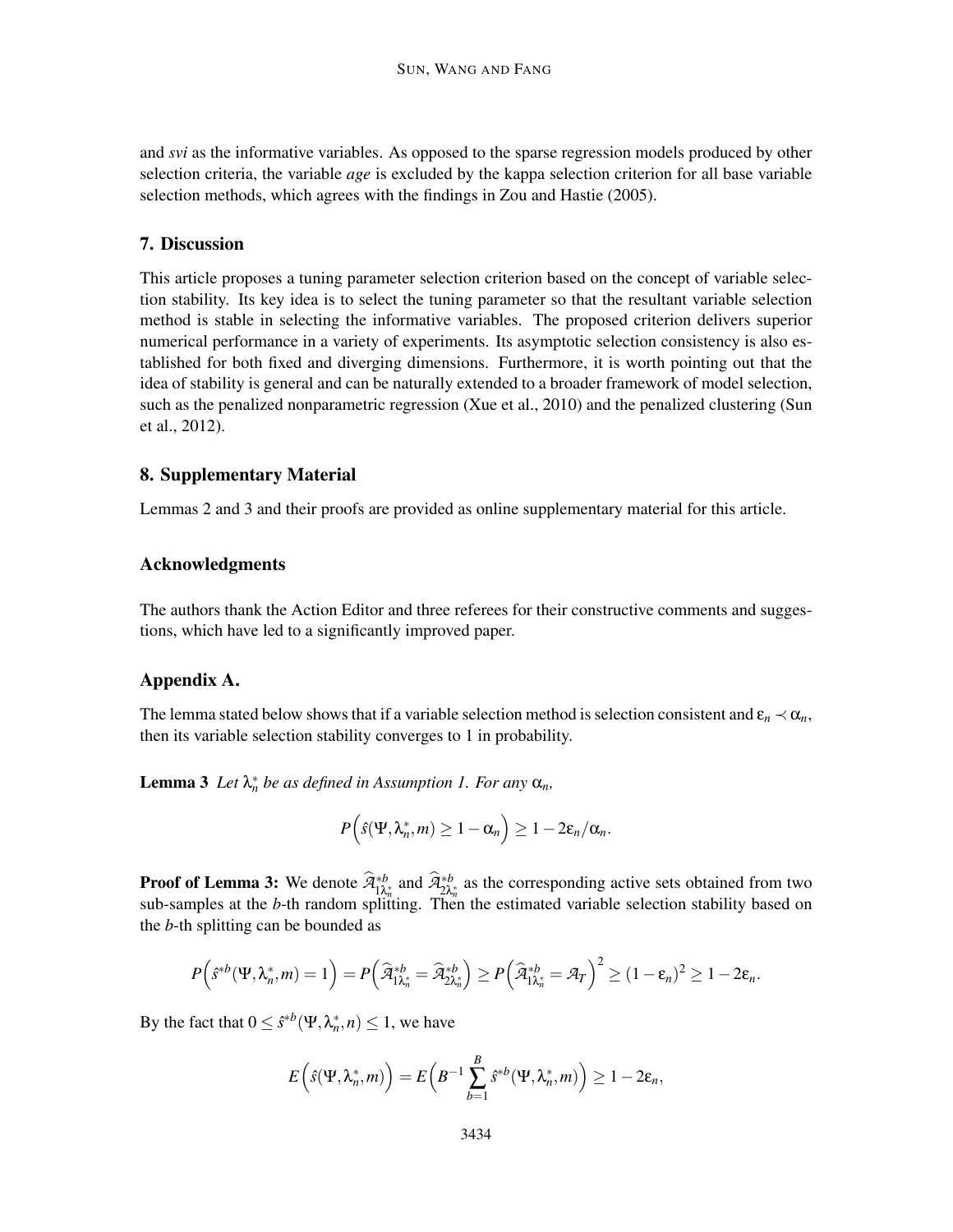and  $0 \leq \hat{s}(\Psi, \lambda_n^*, n) \leq 1$ . Finally, Markov inequality yields that

$$
P\Big(1-\hat{s}(\Psi,\lambda_n^*,m)\geq \alpha_n\Big)\leq \frac{E\Big(1-\hat{s}(\Psi,\lambda_n^*,m)\Big)}{\alpha_n}\leq \frac{2\epsilon_n}{\alpha_n},
$$

which implies the desired result immediately.

**Proof of Theorem 1:** We first show that for any  $\varepsilon > 0$ ,

$$
\lim_{n\to\infty}P\left(\hat{\lambda}_n>\lambda_n^*\text{ or }r_n^{-1}\hat{\lambda}_n\leq 1/\epsilon\right)=0.
$$

Denote  $\Omega_1 = {\lambda_n : \lambda_n > \lambda_n^*}$ ,  $\Omega_2 = {\lambda_n : r_n^{-1}\lambda_n \leq \tau}$  and  $\Omega_3 = {\lambda_n : \tau \leq r_n^{-1}\lambda_n \leq 1/\epsilon}$ , where  $\tau < 1/\epsilon$ ,  $c_1(\tau) \ge 1 - 1/p$ . It then suffices to show that for any  $\epsilon > 0$ ,

$$
P\Big(\hat{\lambda}_n\in\Omega_1\cup\Omega_2\cup\Omega_3\Big)\to 0.
$$

First, the definition of  $\hat{\lambda}_n$  and Lemma 1 imply that

$$
P(\hat{\lambda}_n \leq \lambda_n^*) \geq P\Big(\frac{\hat{s}(\Psi, \lambda_n^*, m)}{\max_{\lambda} \hat{s}(\Psi, \lambda, m)} \geq 1 - \alpha_n\Big) \geq P\Big(\hat{s}(\Psi, \lambda_n^*, m) \geq 1 - \alpha_n\Big) \geq 1 - \frac{2\epsilon_n}{\alpha_n}.
$$

This, together with  $\varepsilon_n \prec \alpha_n$ , yields that

$$
P\left(\hat{\lambda}_n \in \Omega_1\right) = P(\hat{\lambda}_n > \lambda_n^*) \leq \frac{2\epsilon_n}{\alpha_n} \to 0.
$$

Next, the definition of  $\hat{\lambda}_n$  implies that

$$
\hat{s}(\Psi,\hat{\lambda}_n,m)\geq (1-\alpha_n)\max_{\lambda}\hat{s}(\Psi,\lambda,m)\geq (1-\alpha_n)\hat{s}(\Psi,\lambda_n^*,m).
$$

This, together with Lemma 1, leads to

$$
P(\hat{s}(\Psi,\hat{\lambda}_n,m) \ge 1-2\alpha_n) \ge P(\hat{s}(\Psi,\hat{\lambda}_n,m) \ge (1-\alpha_n)^2)
$$
  
 
$$
\ge P(\hat{s}(\Psi,\lambda_n^*,m) \ge 1-\alpha_n) \ge 1-\frac{2\epsilon_n}{\alpha_n},
$$

and hence when  $\varepsilon_n \prec \alpha_n$ ,

$$
P(\hat{s}(\Psi,\hat{\lambda}_n,m)\geq 1-2\alpha_n\big)\to 1.
$$

Therefore, to show  $P(\hat{\lambda}_n \in \Omega_2) \to 0$ , it suffices to show

$$
P\Big(\sup_{\lambda_n\in\Omega_2}\hat{s}(\Psi,\lambda_n,m)<1-2\alpha_n\Big)\to 1.\tag{13}
$$

But Assumption 2 implies that for any  $j \in \mathcal{A}_T^c$  and  $j_1 \in \mathcal{A}_T$ , we have

$$
P\Big(j\in\bigcap_{\lambda_n\in\Omega_2}\widehat{\mathcal{A}}_{\lambda_n}\Big)\geq c_1(\tau)\geq 1-\frac{1}{p}\text{ and }P\Big(j_1\in\bigcap_{\lambda_n\in\Omega_2}\widehat{\mathcal{A}}_{\lambda_n}\Big)\geq 1-\zeta_n.
$$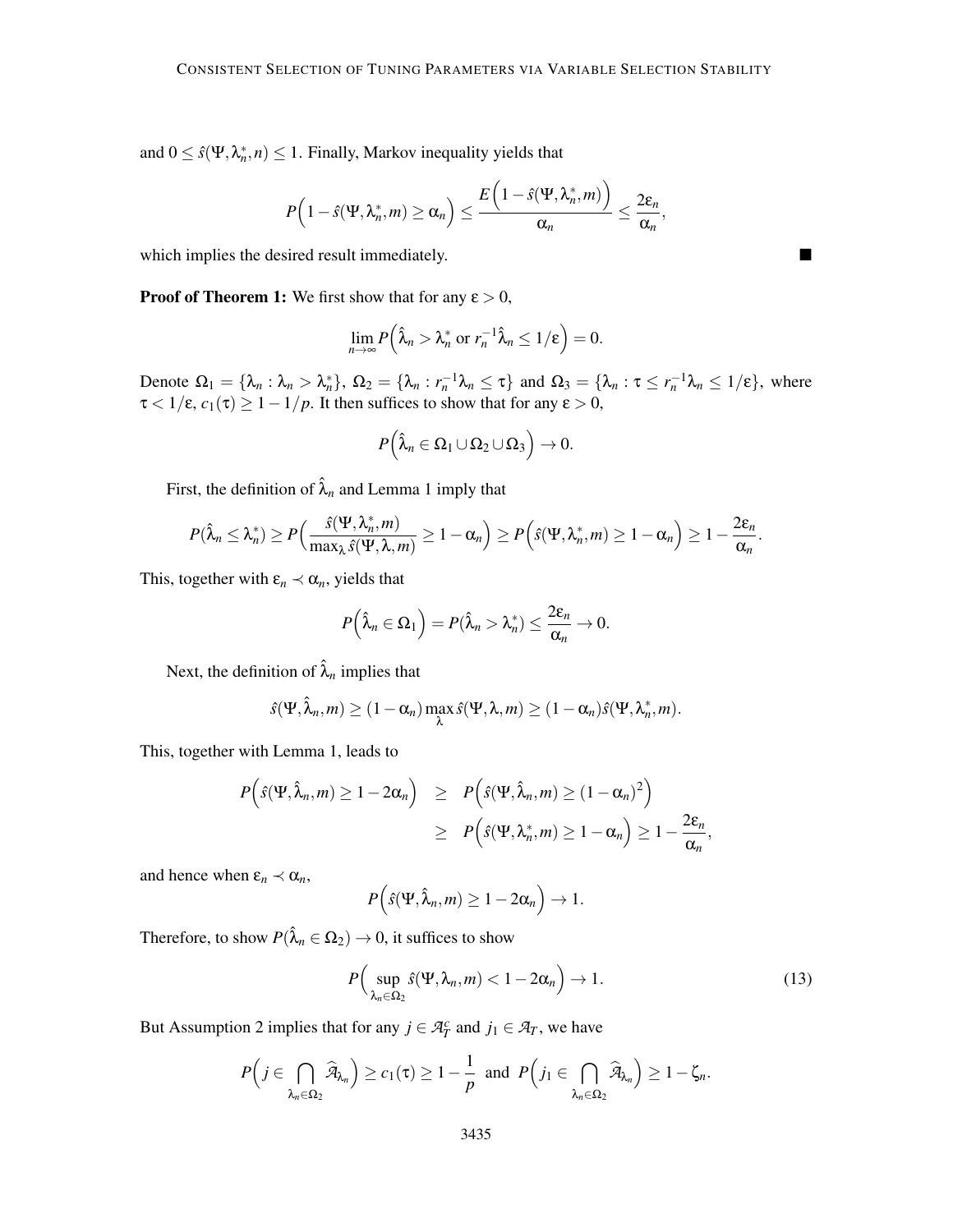It implies that

$$
\lim_{n\to\infty} P\Big(\{1,\ldots,p\} \in \bigcap_{\lambda_n \in \Omega_2} \widehat{A}_{\lambda_n}\Big) \n\geq \lim_{n\to\infty} 1 - \sum_{j \in \mathcal{A}_T^c} P\Big(j \notin \bigcap_{\lambda_n \in \Omega_2} \widehat{A}_{\lambda_n}\Big) - \sum_{j_1 \in \mathcal{A}_T} P\Big(j_1 \notin \bigcap_{\lambda_n \in \Omega_2} \widehat{A}_{\lambda_n}\Big) \n\geq \lim_{n\to\infty} 1 - \frac{p - p_0}{p} - p_0 \zeta_n = \frac{p_0}{p} > 0.
$$

Since  $\{1,\ldots,p\} \in \bigcap_{\lambda_n \in \Omega_2} \widehat{A}_{\lambda_n}^{*b}$  implies  $\sup_{\lambda_n \in \Omega_2} \widehat{s}^{*b}(\Psi, \lambda_n, m) = -1$ , then

$$
\lim_{n\to\infty} E\Big(\sup_{\lambda_n\in\Omega_2} \hat{s}^{*b}(\Psi,\lambda_n,m)\Big)\leq 1-\lim_{n\to\infty} P\Big(\sup_{\lambda_n\in\Omega_2} \hat{s}^{*b}(\Psi,\lambda_n,m)=-1\Big)\leq 1-\frac{p_0}{p}.
$$

In addition, the strong law of large number for U-statistics (Hoeffding, 1961) implies that

$$
B^{-1}\sum_{b=1}^B\sup_{\lambda_n\in\Omega_2}\hat{s}^{\ast b}(\Psi,\lambda_n,m)\xrightarrow{a.s.}E\Big(\sup_{\lambda_n\in\Omega_2}\hat{s}^{\ast b}(\Psi,\lambda_n,m)\Big)\text{ as }B\to\infty.
$$

Note that  $\sup_{\lambda_n \in \Omega_2} \hat{s}(\Psi, \lambda_n, m) \leq B^{-1} \sum_{b=1}^B \sup_{\lambda_n \in \Omega_2} \hat{s}^{*b}(\Psi, \lambda_n, m)$ , it then follows immediately that  $P(\sup_{\lambda_n \in \Omega_2} \hat{s}(\Psi, \lambda_n, m) \le 1 - \frac{p_0}{p}) \to 1$  and hence  $P(\sup_{\lambda_n \in \Omega_2} \hat{s}(\Psi, \lambda_n, m) < 1 - 2\alpha_n) \to 1$ . Therefore  $P(\hat{\lambda}_n \in \Omega_2) \to 0.$ 

Finally, to show  $P(\hat{\lambda}_n \in \Omega_3) \to 0$ , it also suffices to show

$$
P\Big(\sup_{\lambda_n\in\Omega_3}\hat{s}(\Psi,\lambda_n,m)<1-2\alpha_n\Big)\to 1.\tag{14}
$$

Assumption 2 implies that for any  $j \in \mathcal{A}_T^c$  and some  $j_1 \in \mathcal{A}_T^c$ , when *n* is sufficiently large,

$$
P(\cap_{\lambda_n\in\Omega_3}\{j\in\widehat{\mathcal{A}}_{\lambda_n}\})\geq c_1(1/\epsilon)>0\ \ \text{and}\ \ P(\cap_{\lambda_n\in\Omega_3}\{j_1\notin\widehat{\mathcal{A}}_{\lambda_n}\})\geq c_2(\tau)>0.
$$

Therefore, it follows from the independence between two sub-samples that

$$
P\Big(\bigcap_{\lambda_n\in\Omega_3}\{\widehat{\mathcal{A}}_{1\lambda_n}^{*b}\neq\widehat{\mathcal{A}}_{2\lambda_n}^{*b}\}\Big) \geq P\Big(\bigcap_{\lambda_n\in\Omega_3}\bigcup_{j\in\mathcal{A}_I^c}\{j\notin\widehat{\mathcal{A}}_{1\lambda_n}^{*b}, j\in\widehat{\mathcal{A}}_{2\lambda_n}^{*b}\}\Big) \geq P\Big(\bigcap_{\lambda_n\in\Omega_3}\{j_1\notin\widehat{\mathcal{A}}_{1\lambda_n}^{*b}, j_1\in\widehat{\mathcal{A}}_{2\lambda_n}^{*b}\}\Big) = P\Big(\bigcap_{\lambda_n\in\Omega_3}\{j_1\notin\widehat{\mathcal{A}}_{1\lambda_n}^{*b}\}\Big)P\Big(\bigcap_{\lambda_n\in\Omega_3}\{j_1\in\widehat{\mathcal{A}}_{2\lambda_n}^{*b}\}\Big), \geq c_1(1/\epsilon)c_2(\tau).
$$

Since the event  $\bigcap_{\lambda_n \in \Omega_3} {\{\hat{\mathcal{A}}_{1\lambda_n}^{*b} \neq \hat{\mathcal{A}}_{2\lambda_n}^{*b}\}}$  implies that  $\sup_{\lambda_n \in \Omega_3} {\hat{s}}^{*b}(\Psi, \lambda_n, m) \le c_3$  with  $c_3 =$  $\max_{\mathcal{A}_1 \neq \mathcal{A}_2} \kappa(\mathcal{A}_1, \mathcal{A}_2) \leq \frac{p-1}{p}$  where  $\mathcal{A}_1, \mathcal{A}_2 \subset \{1, \cdots, p\}$ , we have, for sufficiently large *n*,

$$
P\Big(\sup_{\lambda_n\in\Omega_3}\delta^{*b}(\Psi,\lambda_n,m)\leq c_3\Big)\geq c_1(1/\epsilon)c_2(\tau).
$$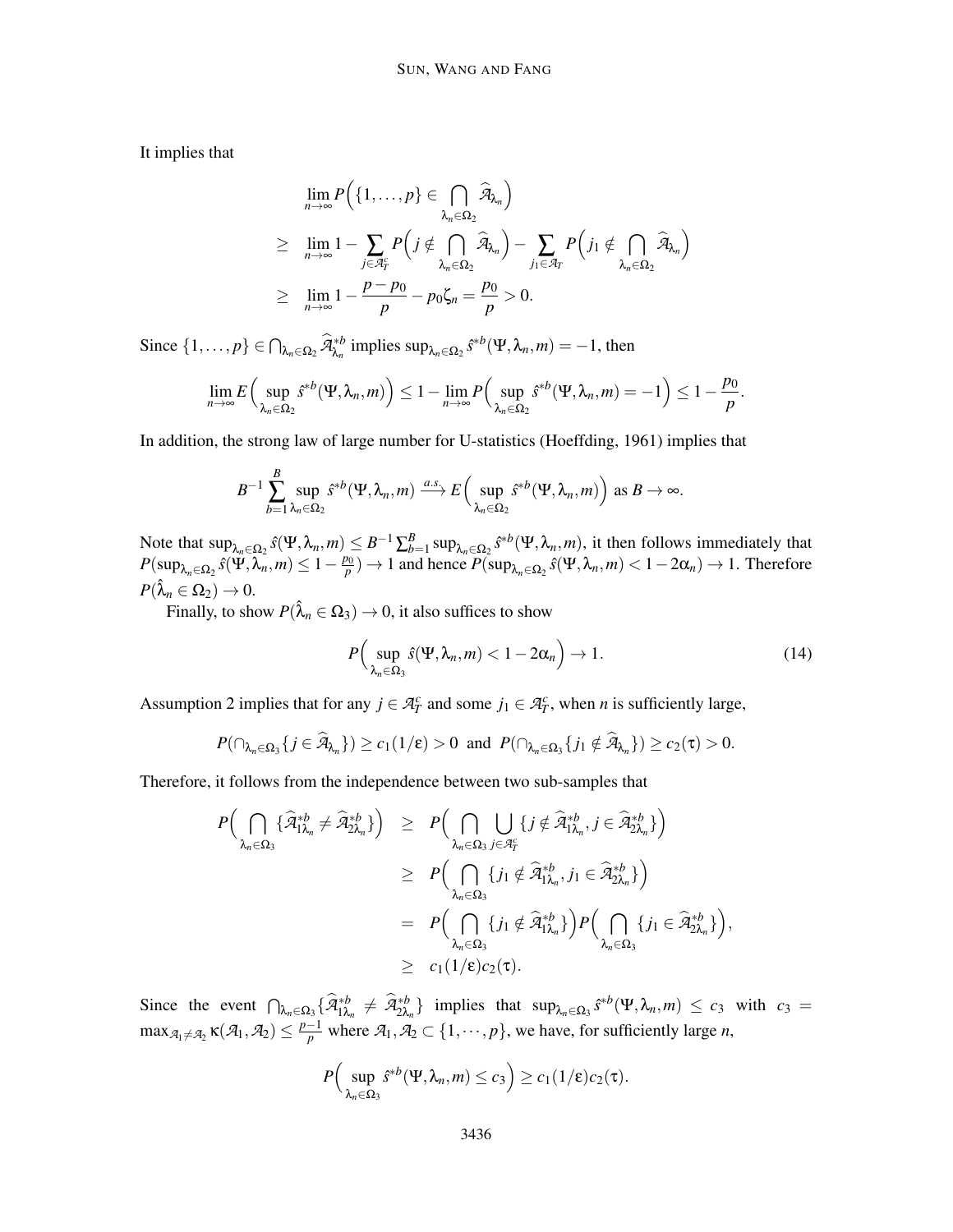Therefore, for sufficiently large *n* and any  $b > 0$ ,

$$
E\left(\sup_{\lambda_n\in\Omega_3} \delta^{*b}(\Psi, \lambda_n, m)\right) \leq 1 - c_1(1/\epsilon)c_2(\tau)(1-c_3).
$$

Again, by the strong law of large number for U-statistics (Hoeffding, 1961) and the fact that  $\sup_{\lambda_n \in \Omega_3} \hat{s}(\Psi, \lambda_n, m) \leq B^{-1} \sum_{b=1}^B \sup_{\lambda_n \in \Omega_3} \hat{s}^{*b}(\Psi, \lambda_n, m)$ , we have

$$
P\Big(\sup_{\lambda_n\in\Omega_3}\hat{s}(\Psi,\lambda_n,m)\leq 1-c_1(1/\epsilon)c_2(\tau)(1-c_3)\Big)\to 1.
$$

For any  $\varepsilon$ ,  $c_1(1/\varepsilon)c_2(\tau)(1-c_3)$  is strictly positive and  $\alpha_n \to 0$ , we have

$$
P\Big(\sup_{\lambda_n\in\Omega_3}\hat{s}(\Psi,\lambda_n,m)<1-2\alpha_n\Big)\geq P\Big(\sup_{\lambda_n\in\Omega_3}\hat{s}(\Psi,\lambda_n,m)\leq 1-c_1(1/\epsilon)c_2(\tau)(1-c_3)\Big)\rightarrow 1,
$$

and hence (14) is verified and  $P(\hat{\lambda}_n \in \Omega_3) \to 0$ .

Combining the above results, we have for any  $\varepsilon > 0$ ,

$$
\lim_{n \to \infty} \lim_{B \to \infty} P(r_n/\varepsilon \le \hat{\lambda}_n \le \lambda_n^*) = 1.
$$
\n(15)

Furthermore, since for any  $\varepsilon > 0$ ,

$$
P(\widehat{\mathcal{A}}_{\widehat{\lambda}_n} = \mathcal{A}_T) \ge P\left(\widehat{\mathcal{A}}_{\widehat{\lambda}_n} = \mathcal{A}_T, r_n/\epsilon \le \widehat{\lambda}_n \le \lambda_n^*\right)
$$
  
\n
$$
\ge P\left(\bigcap_{r_n/\epsilon \le \lambda_n \le \lambda_n^*} \{\widehat{\mathcal{A}}_{\lambda_n} = \mathcal{A}_T\}\right) + P\left(r_n/\epsilon \le \widehat{\lambda}_n \le \lambda_n^*\right) - 1.
$$

Therefore, the desired selection consistency directly follows from (15) and Assumption 1 by letting  $\varepsilon \to 0$ .

**Proof of Theorem 2:** We prove Theorem 2 by similar approach as in the proof of Theorem 1. For any  $\varepsilon > 0$ , we denote  $\Omega_1 = {\lambda_n : \lambda_n > \lambda_n^*}, \Omega_2 = {\lambda_n : r_n^{-1}\lambda_n \leq \tau}$  and  $\Omega_3 = {\lambda_n : \tau \leq r_n^{-1}\lambda_n \leq 1/\epsilon},$ where  $\tau$  is selected so that  $\tau < 1/\epsilon$  and  $p_n(1 - c_{1n}(\tau)) > \alpha_n$ . Then we just need to show that  $P(\hat{\lambda}_n \in \Omega_1 \cup \Omega_2 \cup \Omega_3) \to 0$ . The probability  $P(\hat{\lambda}_n \in \Omega_1) \to 0$  for any  $\varepsilon > 0$  can be proved similarly as in Theorem 1.

In addition, Lemma 1 implies that  $P(\hat{s}(\Psi, \lambda_n^*, m) \ge 1 - \alpha_n) \ge 1 - 2\varepsilon_n/\alpha_n$ , and the definition of  $\hat{\lambda}_n$  leads to  $P(\hat{s}(\Psi, \hat{\lambda}_n, m) \ge (1 - \alpha_n)(1 - \alpha_n)) \ge 1 - 2\varepsilon_n/\alpha_n$ , and hence

$$
P(\hat{s}(\Psi,\hat{\lambda}_n,m)\geq 1-2\alpha_n)=P(\hat{s}(\Psi,\hat{\lambda}_n,m)\geq (1-\alpha_n)(1-\alpha_n)\geq 1-\frac{2\epsilon_n}{\alpha_n}\to 1.
$$

To show  $P(\hat{\lambda}_n \in \Omega_2) \to 0$ , it suffices to show  $P(\sup_{\lambda_n \in \Omega_2} \hat{s}(\Psi, \lambda_n, m) < 1 - 2\alpha_n) \to 1$ , which can be verified by slightly modifying the proof of (13). Assumption 2a implies that for any  $j \in \mathcal{A}_T^c$  and  $j_1 \in \mathcal{A}_T$ , we have

$$
P\Big(j\in\bigcap_{\lambda_n\in\Omega_2}\widehat{\mathcal{A}}_{\lambda_n}\Big)\geq c_{1n}(\tau)\ \ \text{and}\ \ P\Big(j_1\in\bigcap_{\lambda_n\in\Omega_2}\widehat{\mathcal{A}}_{\lambda_n}\Big)\geq 1-\zeta_n.
$$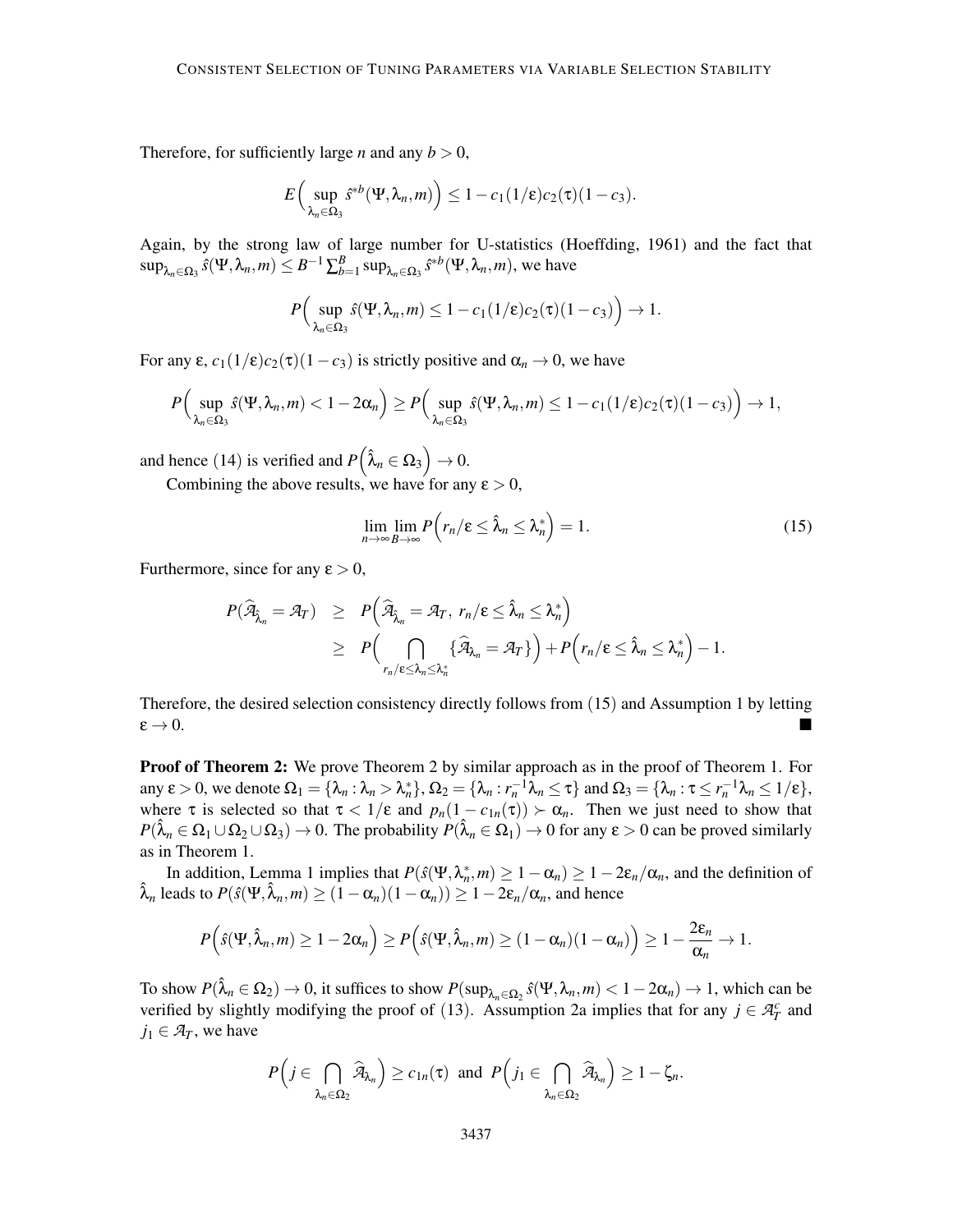As shown in Theorem 1, it implies that

$$
P\Big(\{1,\ldots,p\}\in\bigcap_{\lambda_n\in\Omega_2}\widehat{\mathcal{A}}_{\lambda_n}\Big)\geq 1-(p_n-p_{0n})(1-c_{1n}(\tau))-p_{0n}\zeta_n,
$$

and hence  $E(\sup_{\lambda_n \in \Omega_2} \hat{s}^* b(\Psi, \lambda_n, m)) \le 1 - (p_n - p_{0n})(1 - c_{1n}(\tau)) - p_{0n} \zeta_n$ . By the strong law of large number for U-statistics,

$$
P\Big(\sup_{\lambda_n\in\Omega_2}\hat{s}(\Psi,\lambda_n,m)\leq 1-(p_n-p_{0n})(1-c_{1n}(\tau))-p_{0n}\zeta_n\Big)\to 1.
$$

Therefore,  $P(\sup_{\lambda_n \in \Omega_2} \hat{s}(\Psi, \lambda_n, m) < 1 - 2\alpha_n) \to 1$  provided that  $p_n(1 - c_{1n}(\tau)) > \alpha_n$  and  $p_n\zeta_n \to 0$ . To show  $P(\hat{\lambda}_n \in \Omega_3) \to 0$ , it suffices to show

$$
P\Big(\sup_{\lambda_n\in\Omega_3}\hat{s}(\Psi,\lambda_n,m)<1-2\alpha_n\Big)\to 1.\tag{16}
$$

Here (16) follows by modifying the proof of (14). According to  $c_4 \le (p_n-1)/p_n$ , we have

$$
E\left(\sup_{\lambda_n\in\Omega_3}\hat{s}^{\ast b}(\Psi,\lambda_n,m)\right)\leq 1-p_n^{-1}c_{1n}(1/\epsilon)c_{2n}(\tau).
$$

Therefore, following the same derivation as in Theorem 1, we have

$$
P\Big(\sup_{\lambda_n\in\Omega_3}\hat{s}(\Psi,\lambda_n,m)\leq 1-p_n^{-1}c_{1n}(1/\epsilon)c_{2n}(\tau)\Big)\to 1.
$$

This, together with the assumptions that  $\alpha_n \prec p_n^{-1}c_{1n}(1/\epsilon)c_{2n}(\tau)$  for any  $\epsilon$  and  $\tau$ , leads to the convergence in (16), which completes the proof of Theorem 2.

#### References

- H. Akaike. A new look at the statistical model identification. *IEEE Transactions on Automatic Control*, 19, 716-723, 1974.
- A. Ben-Hur, A. Elisseeff and I. Guyon. A stability based method for discovering structure in clustered data. *Pacific Symposium on Biocomputing*, 6-17, 2002.
- P. Breheny and J. Huang. Coordinate descent algorithms for nonconvex penalized regression, with applications to biological feature selection. *Annals of Applied Statistics*, 5, 232-253, 2011.
- J. Cohen. A coefficient of agreement for nominal scales. *Educational and Psychological Measurement*, 20, 37-46, 1960.
- P. Craven and G. Wahba. Smoothing noisy data with spline functions: Estimating the correct degree of smoothing by the method of generalized cross-validation. *Numerische Mathematik*, 31, 317- 403, 1979.
- B. Efron, T. Hastie, I. Johnstone and R. Tibshirani. Least angle regression. *Annals of Statistics*, 32, 407-451, 2004.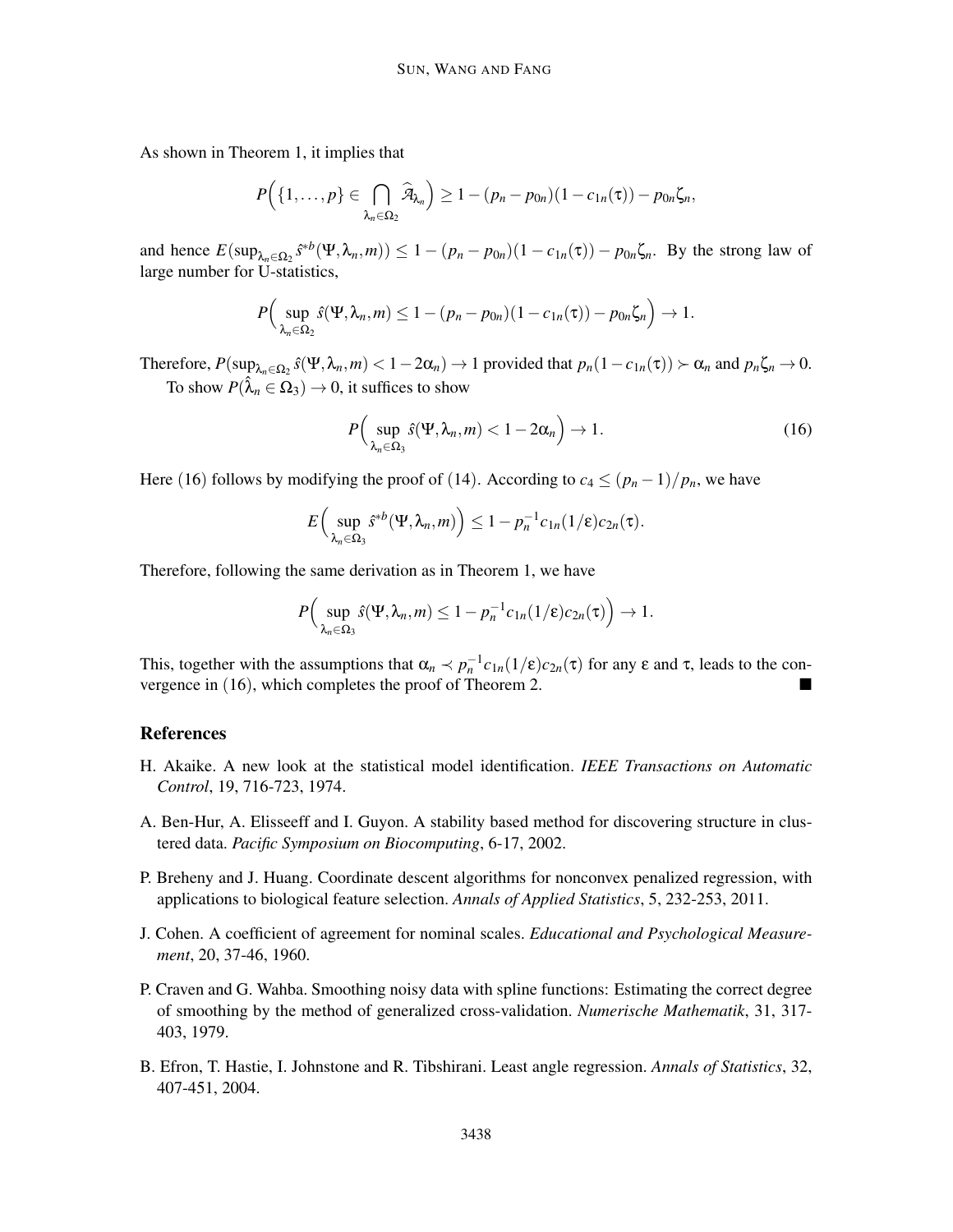- J. Fan and R. Li. Variable selection via nonconcave penalized likelihood and its oracle properties. *Journal of the American Statistical Association*, 96, 1348-1360, 2001.
- J. Fan and R. Li. Statistical Challenges with high dimensionality: Feature selection in knowledge discovery. In *Proceedings of the International Congress of Mathematicians*, 3, 595-622, 2006.
- J. Fan and H. Peng. Nonconcave penalized likelihood with a diverging number of parameters. *Annals of Statistics*, 32, 928-961, 2004.
- W. Hoeffding. The strong law of large numbers for U-statistics. *Institute of Statistical Mimeograph Series, No. 302, University of North Carolina*, 1961.
- J. Huang, S. Ma and C.H. Zhang. Adaptive Lasso for sparse high-dimensional regression models. *Statistica Sinica*, 18, 1603-1618, 2008.
- J. Huang and H. Xie. Asymptotic oracle properties of SCAD-penalized least squares estimators. *IMS Lecture Notes - Monograph Series, Asymptotics: Particles, Processes and Inverse Problems*, 55, 149-166, 2007.
- C. Mallows. Some comments on Cp. *Technometrics*, 15, 661-675, 1973.
- N. Meinshausen and P. Bühlmann. Stability selection. *Journal of the Royal Statistical Society, Series B*, 72, 414-473, 2010.
- G.E. Schwarz. Estimating the dimension of a model. *Annals of Statistics*, 6, 461-464, 1978.
- X. Shen, W. Pan and Y. Zhu. Likelihood-based selection and sharp parameter estimation. *Journal of the American Statistical Association*, 107, 223-232, 2012.
- T.A. Stamey, J.N. Kabalin, J.E. McNeal, I.M. Johnstone, F. Freiha, E.A. Redwine and N. Yang. Prostate specific antigen in the diagnosis and treatment of adenocarcinoma of the prostate: II. Radical prostatectomy treated patients. *Journal of Urology*, 141, 1076-1083, 1989.
- M. Stone. Cross-validatory choice and assessment of statistical predictions. *Journal of the Royal Statistical Society, Series B*, 36, 111-147, 1974.
- W. Sun, J. Wang and Y. Fang. Regularized K-means clustering of high-dimensional data and its asymptotic consistency, *Electronic Journal of Statistics*, 6, 148-167, 2012.
- R. Tibshirani. Regression shrinkage and selection via the Lasso. *Journal of the Royal Statistical Society, Series B*, 58, 267-288, 1996.
- H. Wang and C. Leng. A note on adaptive group Lasso. *Computational Statistics and Data Analysis*, 52, 5277-5286, 2008.
- H. Wang, R. Li and C.L. Tsai. Tuning parameter selectors for the smoothly clipped absolute deviation method. *Biometrika*, 94, 553-568, 2007.
- H. Wang, B. Li and C. Leng. Shrinkage tuning parameter selection with a diverging number of parameters. *Journal of the Royal Statistical Society, Series B*, 71, 671-683, 2009.